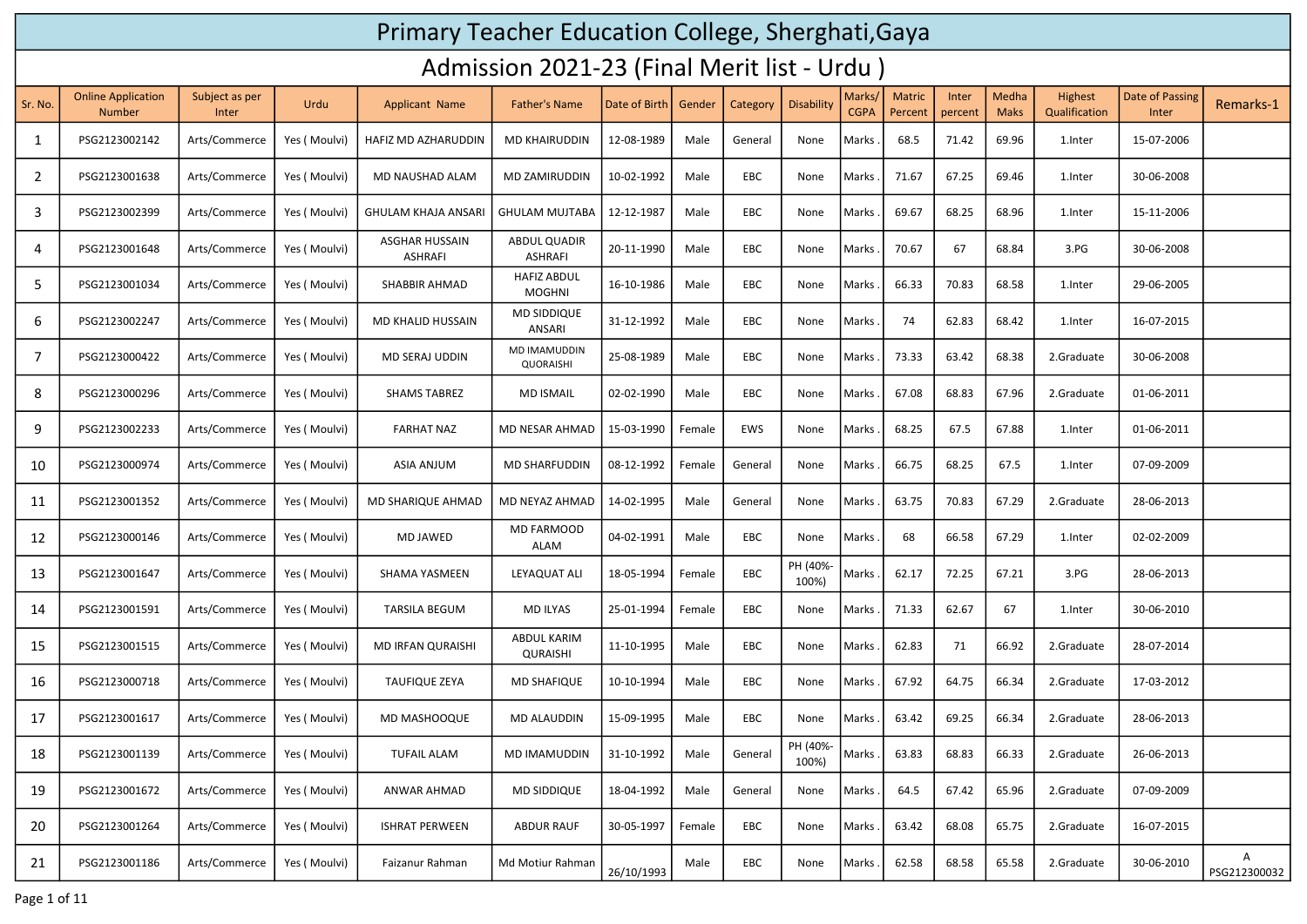| Sr. No. | <b>Online Application</b><br><b>Number</b> | Subject as per<br>Inter | Urdu          | Applicant Name                 | Father's Name                 | Date of Birth   Gender |        | Category   | Disability | Marks/<br><b>CGPA</b> | <b>Matric</b><br>Percent | Inter<br>percent | Medha<br><b>Maks</b> | Highest<br>Qualification | Date of Passing<br>Inter | Remarks-1 |
|---------|--------------------------------------------|-------------------------|---------------|--------------------------------|-------------------------------|------------------------|--------|------------|------------|-----------------------|--------------------------|------------------|----------------------|--------------------------|--------------------------|-----------|
| 22      | PSG2123001424                              | Arts/Commerce           | Yes (Moulvi)  | Shabnam Perween                | Md Shamim                     | 02-01-1993             | Female | ВC         | None       | Marks                 | 62.42                    | 68.58            | 65.5                 | 2.Graduate               | 11-09-2013               |           |
| 23      | PSG2123000557                              | Arts/Commerce           | Yes (Moulvi)  | <b>MD SHAKIL AHMAD</b>         | AURANGZEB KHAN                | 14-07-1993             | Male   | General    | None       | Marks.                | 68.75                    | 62.25            | 65.5                 | 2.Graduate               | 16-07-2015               |           |
| 24      | PSG2123002167                              | Arts/Commerce           | Yes (Moulvi)  | MD GHULAM MODASSIR             | MD TAJAMMUL<br><b>HUSSAIN</b> | 09-11-1989             | Male   | EBC        | None       | Marks                 | 72.33                    | 58.67            | 65.5                 | 1.Inter                  | 08-05-2007               |           |
| 25      | PSG2123001772                              | Arts/Commerce           | Yes (Moulvi)  | MD FAIYAZUDDIN                 | <b>MD ANISUR</b><br>RAHMAN    | 06-04-1994             | Male   | EWS        | None       | Marks                 | 65.42                    | 65.5             | 65.46                | 2.Graduate               | 28-07-2014               |           |
| 26      | PSG2123002496                              | Arts/Commerce           | Yes (Moulvi)  | MD MAHFOOZ ALAM                | MD MAQSOOD<br><b>ALAM</b>     | 20-06-1994             | Male   | EWS        | None       | Marks                 | 63.83                    | 67.08            | 65.46                | 2.Graduate               | 11-06-2011               |           |
| 27      | PSG2123000048                              | Arts/Commerce           | Yes ( Moulvi) | SHAGUFTA KHANAM                | MD ISHTIAQUE<br>AHMAD         | 13-04-1994             | Female | EBC        | None       | Marks                 | 62.5                     | 68.42            | 65.46                | 1. Inter                 | 28-06-2013               |           |
| 28      | PSG2123000138                              | Arts/Commerce           | Yes (Moulvi)  | shamima khatoon                | md shamsher ansari            | 08-08-1994             | Female | EBC        | None       | Marks                 | 61.33                    | 69.58            | 65.46                | 1.Inter                  | 28-06-2013               |           |
| 29      | PSG2123001339                              | Arts/Commerce           | Yes (Moulvi)  | <b>GHULAM SARWAR</b>           | MD QUASIM                     | 16-04-1988             | Male   | EBC        | None       | Marks                 | 66.58                    | 63.83            | 65.21                | 2.Graduate               | 28-07-2014               |           |
| 30      | PSG2123000240                              | Arts/Commerce           | Yes (Moulvi)  | <b>FAUJIYA FARIDA</b>          | MD HAIDAR ALI                 | 01-01-1994             | Female | EBC        | None       | Marks.                | 58.4                     | 72               | 65.2                 | 2.Graduate               | 10-06-2010               |           |
| 31      | PSG2123002407                              | Arts/Commerce           | Yes (Moulvi)  | SAMRIN NAZ                     | MD KHURSHID ALAM              | 15-06-1996             | Female | EBC        | None       | Marks.                | 62.33                    | 67.42            | 64.88                | 1. Inter                 | 16-07-2015               |           |
| 32      | PSG2123001724                              | Arts/Commerce           | Yes ( Moulvi) | SARWAT JAHAN                   | <b>MD SHAKIL</b>              | 10-04-1995             | Female | EBC        | None       | Marks                 | 64.25                    | 65.33            | 64.79                | 1.Inter                  | 16-07-2015               |           |
| 33      | PSG2123001417                              | Arts/Commerce           | Yes ( Moulvi) | <b>IRFANA KHATOON</b>          | <b>MOTIUR RAHMAN</b>          | 17-12-1995             | Female | EBC        | None       | Marks                 | 66.42                    | 62.92            | 64.67                | 1.Inter                  | 28-07-2014               |           |
| 34      | PSG2123002410                              | Arts/Commerce           | Yes ( Moulvi) | <b>MALKA NAZ</b>               | <b>MD KHURSHID</b>            | 05-12-1996             | Female | EBC        | None       | Marks                 | 61.08                    | 68.25            | 64.67                | 1.Inter                  | 28-06-2013               |           |
| 35      | PSG2123002191                              | Arts/Commerce           | Yes ( Moulvi) | <b>BIBI ZULEKHA PARWEEN</b>    | MD SHAMSHAD<br><b>ALAM</b>    | 05-10-1999             | Female | EWS        | None       | Marks.                | 76.17                    | 53.08            | 64.63                | 1. Inter                 | 14-10-2017               |           |
| 36      | PSG2123001467                              | Arts/Commerce           | Yes (Moulvi)  | MD ARIF ANSARI                 | MD WAHAJUDDIN<br>ANSARI       | 10-02-1993             | Male   | EBC        | None       | Marks.                | 65.5                     | 63.67            | 64.59                | 1. Inter                 | 14-07-2012               |           |
| 37      | PSG2123001325                              | Arts/Commerce           | Yes ( Moulvi) | <b>MD SHAKIL ANWER</b>         | MD ZAFIRUDDIN                 | 25-12-1993             | Male   | EBC        | None       | Marks.                | 69                       | 60               | 64.5                 | 1.Inter                  | 16-07-2015               |           |
| 38      | PSG2123001969                              | Arts/Commerce           | Yes (Moulvi)  | MD MUSHTAQUE RIZWI             | <b>MD MUSTAFA</b>             | 09-11-1994             | Male   | EBC        | None       | Marks.                | 66.25                    | 62.67            | 64.46                | 1.Inter                  | 28-07-2014               |           |
| 39      | PSG2123002302                              | Arts/Commerce           | Yes (Moulvi)  | ZEBA NAZ                       | <b>MD PERWEZ</b>              | 30-11-1996             | Male   | General    | None       | Marks.                | 64.67                    | 63.92            | 64.3                 | 1.Inter                  | 28-07-2014               |           |
| 40      | PSG2123000491                              | Arts/Commerce           | Yes (Moulvi)  | <b>FARZANA PARWEEN</b>         | <b>MOTIUR RAHMAN</b>          | 11-08-1993             | Female | EBC        | None       | Marks.                | 63.33                    | 65.25            | 64.29                | 1.Inter                  | 28-07-2014               |           |
| 41      | PSG2123000977                              | Arts/Commerce           | Yes (Moulvi)  | RUKHSAR                        | MD JAHANGIR ALAM              | 16-02-1996             | Female | General    | None       | Marks                 | 63.67                    | 64.75            | 64.21                | 1.Inter                  | 16-07-2015               |           |
| 42      | PSG2123000920                              | Arts/Commerce           | Yes (Moulvi)  | <b>FARHEEN NAAZ</b>            | MD KHURSHID ALAM              | 11-05-1997             | Female | EBC        | None       | Marks                 | 62.58                    | 65.58            | 64.08                | 1.Inter                  | 16-07-2015               |           |
| 43      | PSG2123000879                              | Arts/Commerce           | Yes (Moulvi)  | WAJDA TABASSUM                 | <b>ABDUSH SHAKOOR</b>         | 12-10-1994             | Female | <b>EBC</b> | None       | Marks                 | 65.42                    | 62.67            | 64.05                | 1.Inter                  | 28-12-2013               |           |
| 44      | PSG2123002708                              | Arts/Commerce           | Yes (Moulvi)  | <b>MD NOORUDDIN</b><br>MANSURI | <b>ABDUL WAHAB</b><br>MANSURI | 01-03-1997             | Male   | EBC        | None       | Marks.                | 67.17                    | 60.92            | 64.05                | 1.Inter                  | 16-07-2015               |           |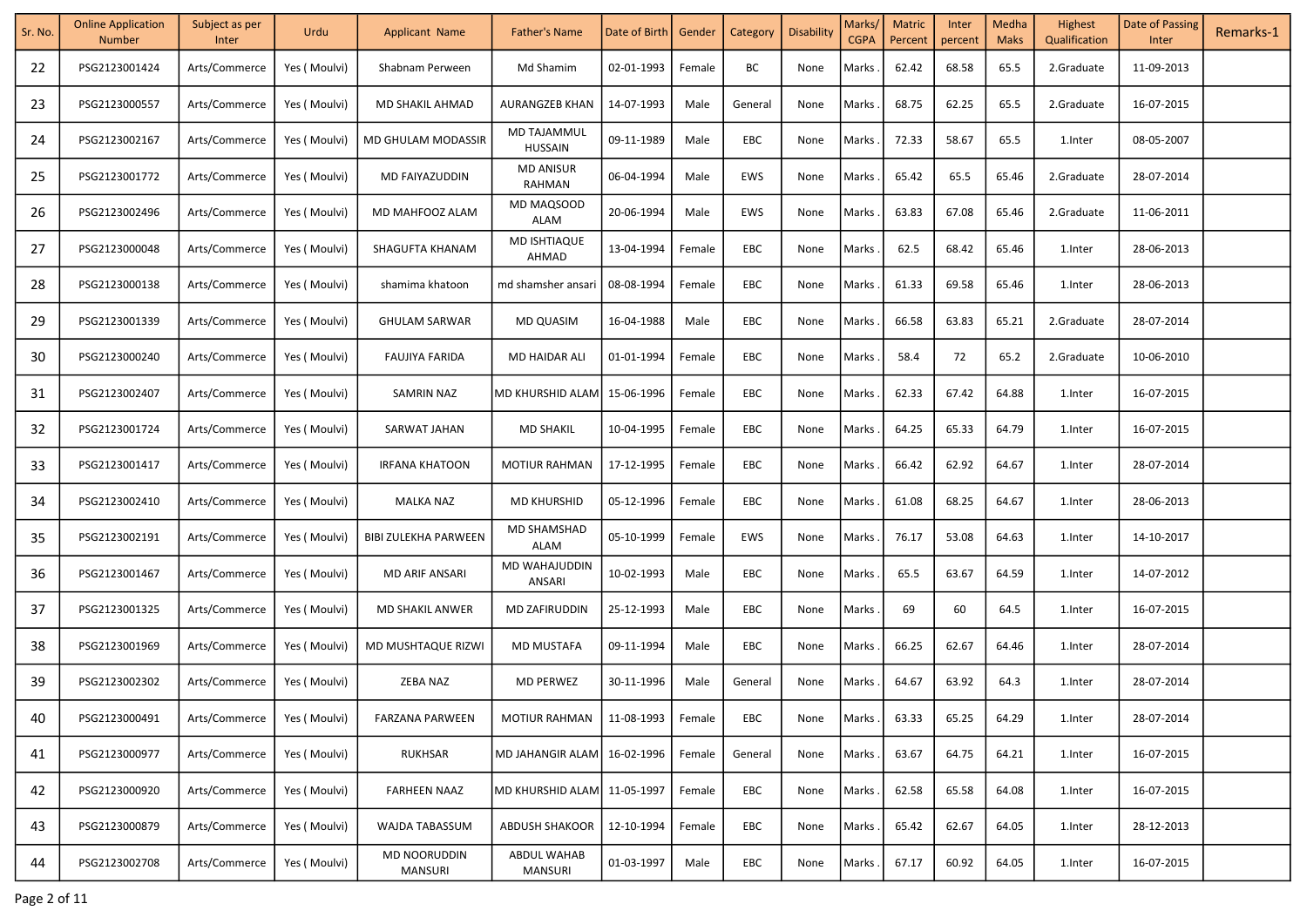| Sr. No. | <b>Online Application</b><br><b>Number</b> | Subject as per<br>Inter | Urdu          | <b>Applicant Name</b> | <b>Father's Name</b>       | Date of Birth   Gender |        | Category   | Disability | Marks/<br><b>CGPA</b> | <b>Matric</b><br>Percent | Inter<br>percent | Medha<br><b>Maks</b> | Highest<br>Qualification | Date of Passing<br>Inter | Remarks-1 |
|---------|--------------------------------------------|-------------------------|---------------|-----------------------|----------------------------|------------------------|--------|------------|------------|-----------------------|--------------------------|------------------|----------------------|--------------------------|--------------------------|-----------|
| 45      | PSG2123001102                              | Arts/Commerce           | Yes (Moulvi)  | <b>TAHRA JAHANGIR</b> | MD JAHANGIR ALAM           | 20-11-1991             | Female | General    | None       | Marks.                | 66.83                    | 61.25            | 64.04                | 1.Inter                  | 07-09-2009               |           |
| 46      | PSG2123002739                              | Arts/Commerce           | Yes ( Moulvi) | MOHAMMAD AJAZ ALAM    | MOHAMMAD<br>QUAMRUDDIN     | 10-06-1993             | Male   | EBC        | None       | Marks                 | 63.42                    | 64.17            | 63.8                 | 2.Graduate               | 01-06-2011               |           |
| 47      | PSG2123002223                              | Arts/Commerce           | Yes (Moulvi)  | <b>NAFIS FATMA</b>    | <b>MD MOINUDDIN</b>        | 15-10-1987             | Female | EBC        | None       | Marks                 | 60.33                    | 67.25            | 63.79                | 1.Inter                  | 07-06-2004               |           |
| 48      | PSG2123000189                              | Arts/Commerce           | Yes (Moulvi)  | <b>TABASSUM ARA</b>   | SHAMSUDDIN<br>ANSARI       | 24-10-1993             | Female | EBC        | None       | Marks                 | 57                       | 70.4             | 63.7                 | 2.Graduate               | 24-10-1993               |           |
| 49      | PSG2123000455                              | Arts/Commerce           | Yes (Moulvi)  | TARANNUM PARWEEN      | MD ASGHAR ANSARI           | 01-01-1992             | Female | EBC        | None       | Marks                 | 66.75                    | 60.42            | 63.59                | 1. Inter                 | 30-06-2010               |           |
| 50      | PSG2123000782                              | Arts/Commerce           | Yes (Moulvi)  | <b>GHULNAAZ ARA</b>   | <b>MD SUBHAN</b>           | 05-06-1995             | Female | EBC        | None       | Marks                 | 59.92                    | 67.25            | 63.59                | 1. Inter                 | 28-07-2014               |           |
| 51      | PSG2123002635                              | Arts/Commerce           | Yes (Moulvi)  | <b>ABDUL QUADIR</b>   | MD ZAFAR ALAM              | 01-09-1997             | Male   | General    | None       | Marks                 | 61.33                    | 65.83            | 63.58                | 2.Graduate               | 28-07-2014               |           |
| 52      | PSG2123001160                              | Arts/Commerce           | Yes (Moulvi)  | Md Shadab Ahmad       | Md Suaib Ahmad             | 30-12-1994             | Male   | EBC        | None       | Marks.                | 62.33                    | 64.75            | 63.54                | 2.Graduate               | 01-06-2011               |           |
| 53      | PSG2123001866                              | Arts/Commerce           | Yes (Moulvi)  | <b>FAHIM AKHTAR</b>   | ABDUL BARI                 | 02-01-1997             | Male   | General    | None       | Marks.                | 60.58                    | 66.33            | 63.46                | 1.Inter                  | 28-07-2014               |           |
| 54      | PSG2123001678                              | Arts/Commerce           | Yes ( Moulvi) | SHAGUFTA SABIH        | MD REYAZ UDDIN             | 06-08-1993             | Female | ВC         | None       | Marks                 | 65.17                    | 61.17            | 63.17                | 1.Inter                  | 14-07-2012               |           |
| 55      | PSG2123000147                              | Arts/Commerce           | Yes ( Moulvi) | <b>MD GUFRAN</b>      | <b>MD SADRUL</b>           | 16-01-1995             | Male   | EBC        | None       | Marks                 | 53.75                    | 72.42            | 63.09                | 1.Inter                  | 14-07-2012               |           |
| 56      | PSG2123000148                              | Arts/Commerce           | Yes ( Moulvi) | <b>MD GUFRAN</b>      | <b>MD SADRUL</b>           | 16-01-1995             | Male   | EBC        | None       | Marks                 | 53.75                    | 72.42            | 63.09                | 1.Inter                  | 14-07-2012               |           |
| 57      | PSG2123000587                              | Arts/Commerce           | Yes ( Moulvi) | SHAMA PARWEEN         | ALI HUSSAIN IDRISHI        | 13-03-1999             | Female | EBC        | None       | Marks                 | 66.5                     | 59.58            | 63.04                | 1.Inter                  | 13-09-2016               |           |
| 58      | PSG2123000382                              | Arts/Commerce           | Yes ( Moulvi) | <b>MD AMJAD</b>       | MD ALAUDDIN                | 15-12-1994             | Male   | EBC        | None       | Marks.                | 62.83                    | 63.17            | 63                   | 1. Inter                 | 01-06-2011               |           |
| 59      | PSG2123001470                              | Arts/Commerce           | Yes ( Moulvi) | HOMA NAAZ             | MD ABID HUSAIN             | 20-09-1996             | Female | <b>EBC</b> | None       | Marks.                | 59.08                    | 66.75            | 62.92                | 2.Graduate               | 28-06-2013               |           |
| 60      | PSG2123002024                              | Arts/Commerce           | Yes ( Moulvi) | CHANDANI SHAMA        | MD SHAHZAD                 | 11-03-1995             | Female | EBC        | None       | Marks.                | 62.25                    | 63.5             | 62.88                | 2.Graduate               | 28-07-2014               |           |
| 61      | PSG2123000176                              | Arts/Commerce           | Yes (Moulvi)  | <b>MAZHAR NASIM</b>   | MD AMIRUDDIN<br>ANSARI     | 05-10-1994             | Male   | EBC        | None       | Marks.                | 63.42                    | 62.25            | 62.84                | 1.Inter                  | 28-07-2014               |           |
| 62      | PSG2123001746                              | Arts/Commerce           | Yes (Moulvi)  | <b>BUSHRA FATMA</b>   | ZEYAUDDIN                  | 05-09-1997             | Female | EWS        | None       | <b>Marks</b>          | 60.92                    | 64.5             | 62.71                | 1.Inter                  | 05-09-1997               |           |
| 63      | PSG2123002321                              | Arts/Commerce           | Yes (Moulvi)  | <b>BUSHRA FATMA</b>   | ZEYAUDDIN                  | 05-09-1997             | Female | EWS        | None       | Marks.                | 60.92                    | 64.5             | 62.71                | 1.Inter                  | 28-07-2014               |           |
| 64      | PSG2123000464                              | Arts/Commerce           | Yes (Moulvi)  | <b>MD SANAULLAH</b>   | <b>MD ANISUR</b><br>RAHMAN | 08-08-1986             | Male   | General    | None       | Marks.                | 63.67                    | 61.67            | 62.67                | 1.Inter                  | 08-08-1986               |           |
| 65      | PSG2123002192                              | Arts/Commerce           | Yes (Moulvi)  | ZAHID IQUBAL          | SHAHZAD IRAQUI             | 03-03-1996             | Male   | ВC         | None       | Marks                 | 60.25                    | 64.83            | 62.54                | 2.Graduate               | 28-06-2013               |           |
| 66      | PSG2123000908                              | Arts/Commerce           | Yes ( Moulvi) | <b>ABDUL MANNAN</b>   | <b>MD WASI AHMAD</b>       | 12-02-1996             | Male   | EWS        | None       | Marks                 | 55.58                    | 69.25            | 62.42                | 1. Inter                 | 28-06-2013               |           |
| 67      | PSG2123001847                              | Arts/Commerce           | Yes (Moulvi)  | <b>HENA KHATOON</b>   | <b>ASGHAR ALI</b>          | 01-02-1995             | Female | EBC        | None       | Marks                 | 64                       | 60.75            | 62.38                | 1.Inter                  | 14-07-2012               |           |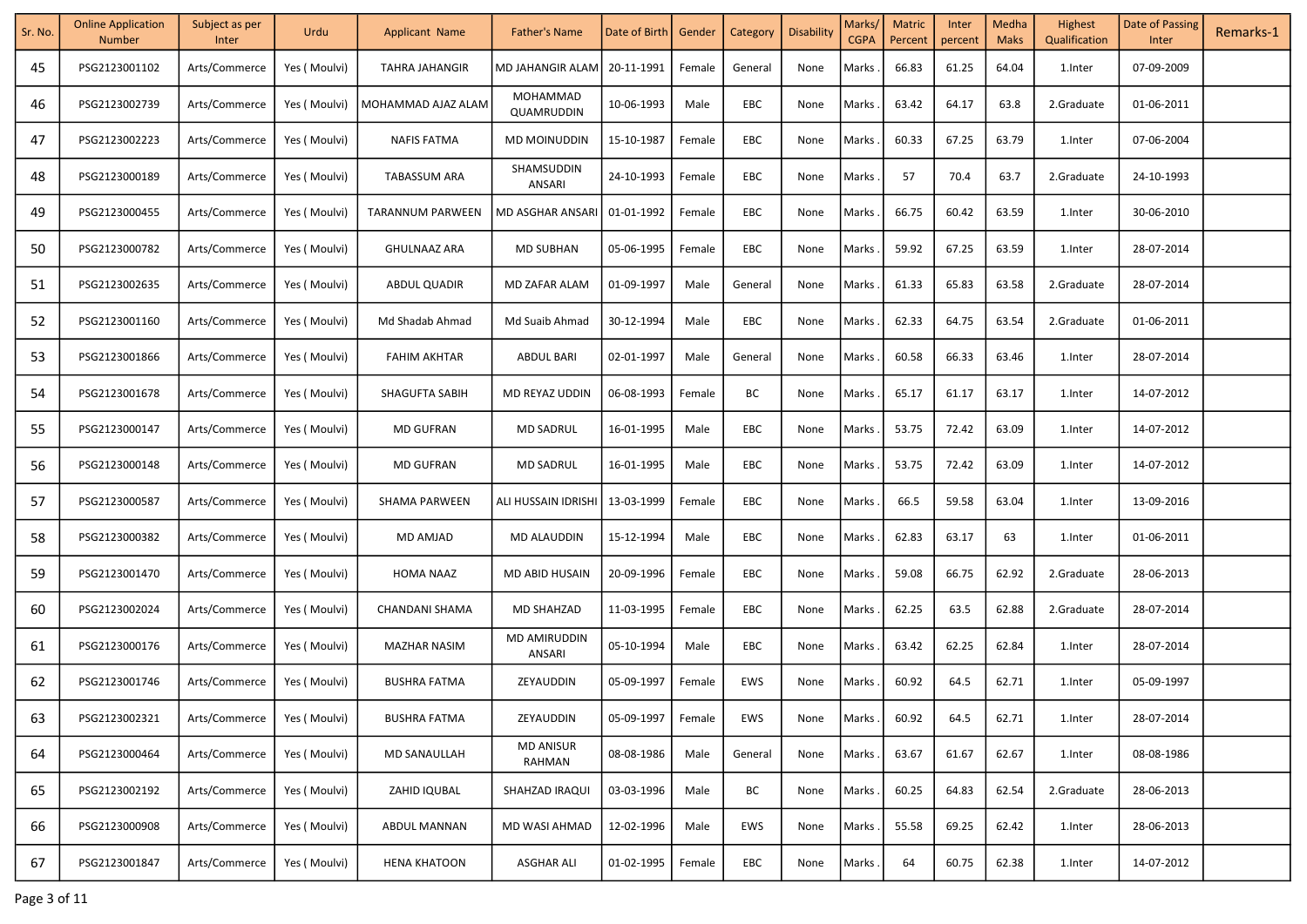| Sr. No. | <b>Online Application</b><br><b>Number</b> | Subject as per<br>Inter | Urdu          | <b>Applicant Name</b>  | <b>Father's Name</b>                | Date of Birth | Gender | Category | <b>Disability</b> | Marks/<br><b>CGPA</b> | <b>Matric</b><br>Percent | Inter<br>percent | Medha<br><b>Maks</b> | Highest<br>Qualification | Date of Passing<br>Inter | Remarks-1 |
|---------|--------------------------------------------|-------------------------|---------------|------------------------|-------------------------------------|---------------|--------|----------|-------------------|-----------------------|--------------------------|------------------|----------------------|--------------------------|--------------------------|-----------|
| 68      | PSG2123001909                              | Arts/Commerce           | Yes (Moulvi)  | <b>HADEESA KHATOON</b> | MD JALAL UDDIN                      | 27-07-1994    | Female | EBC      | None              | Marks                 | 64.92                    | 59.17            | 62.05                | 1.Inter                  | 14-07-2012               |           |
| 69      | PSG2123001664                              | Arts/Commerce           | Yes ( Moulvi) | NISHAT FATMA           | MD MOINUDDIN                        | 10-04-1991    | Female | EBC      | PH (40%-<br>100%) | Marks .               | 64.83                    | 59.25            | 62.04                | 2.Graduate               | 30-06-2010               |           |
| 70      | PSG2123001956                              | Arts/Commerce           | Yes (Moulvi)  | MD AAMERUZZAMAN        | <b>MD MOJEEBUR</b><br>RAHMAN        | 03-08-1994    | Male   | EWS      | None              | Marks                 | 64.08                    | 59.92            | 62                   | 1.Inter                  | 11-06-2011               |           |
| 71      | PSG2123002778                              | Arts/Commerce           | Yes (Moulvi)  | ROKHSANA BANO          | LEYAQUAT ALI                        | 20-12-1992    | Female | EBC      | None              | Marks                 | 60.92                    | 62.92            | 61.92                | 1.Inter                  | 28-06-2013               |           |
| 72      | PSG2123002414                              | Arts/Commerce           | Yes ( Moulvi) | NUSRAT NAZ             | MD KHURSHID ALAM                    | 20-07-1997    | Female | EBC      | None              | Marks                 | 58.83                    | 65               | 61.92                | 1.Inter                  | 16-07-2015               |           |
| 73      | PSG2123000606                              | Arts/Commerce           | Yes (Moulvi)  | NIKHAT PARWEEN         | MD NASIM UDDIN                      | 20-03-1995    | Female | General  | None              | Marks                 | 60.08                    | 63.67            | 61.88                | 2.Graduate               | 28-07-2014               |           |
| 74      | PSG2123002770                              | Arts/Commerce           | Yes ( Moulvi) | MD SAJID RAZA          | MD ASHIQUE KHAN                     | 15-08-1993    | Male   | General  | None              | Marks                 | 58.83                    | 64.67            | 61.75                | 2.Graduate               | 01-06-2011               |           |
| 75      | PSG2123001586                              | Arts/Commerce           | Yes (Moulvi)  | <b>FARHAT PERVEEN</b>  | MD AKHATER ALI                      | 03-02-1996    | Female | General  | None              | Marks                 | 58.25                    | 65.17            | 61.71                | 1.Inter                  | 28-07-2014               |           |
| 76      | PSG2123001936                              | Arts/Commerce           | Yes (Moulvi)  | SOBIA BEGAM            | MD MOJIB                            | 08-12-1993    | Female | General  | None              | Marks                 | 58.42                    | 64.83            | 61.63                | 1.Inter                  | 28-07-2014               |           |
| 77      | PSG2123002730                              | Arts/Commerce           | Yes ( Moulvi) | <b>BUSHRA FATMA</b>    | MD MINHAJ UDDIN                     | 10-03-1995    | Female | EWS      | None              | Marks                 | 60.67                    | 62.5             | 61.59                | 1.Inter                  | 01-06-2011               |           |
| 78      | PSG2123000814                              | Arts/Commerce           | Yes ( Moulvi) | <b>MD RIZWAN</b>       | MD KALIMUDDIN                       | 25-12-1990    | Male   | General  | PH (40%-<br>100%) | Marks                 | 59.08                    | 63.75            | 61.42                | 1.Inter                  | 11-06-2011               |           |
| 79      | PSG2123000827                              | Arts/Commerce           | Yes (Moulvi)  | SHOHANIA PARWEEN       | <b>MD QUASIM</b><br><b>MANSOORI</b> | 31-12-1989    | Female | EBC      | None              | Marks                 | 57.92                    | 64.58            | 61.25                | 1.Inter                  | 28-06-2013               |           |
| 80      | PSG2123001465                              | Arts/Commerce           | Yes (Moulvi)  | MAHLAQUA PARWEEN       | <b>MD QAISUDDIN</b>                 | 20-08-2000    | Female | General  | None              | Marks                 | 60.5                     | 61.67            | 61.09                | 1.Inter                  | 24-08-2019               |           |
| 81      | PSG2123000626                              | Arts/Commerce           | Yes (Moulvi)  | SHAMIMA KHATOON        | SHABUDDIN                           | 05-05-1992    | Female | EBC      | None              | Marks                 | 61.83                    | 60.33            | 61.08                | 1. Inter                 | 05-07-2010               |           |
| 82      | PSG2123000538                              | Arts/Commerce           | Yes ( Moulvi) | NAAZ SABA              | ZAFAR AALAM<br>ANSARI               | 24-04-1998    | Female | BC       | None              | Marks                 | 66.5                     | 55.33            | 60.92                | 2.Graduate               | 09-09-2016               |           |
| 83      | PSG2123002666                              | Arts/Commerce           | Yes ( Moulvi) | MD ABSAR ALAM          | MD ABDUL TAIYAB                     | 12-04-1997    | Male   | General  | None              | Marks.                | 63.92                    | 57.75            | 60.84                | 1.Inter                  | 09-09-2016               |           |
| 84      | PSG2123002528                              | Arts/Commerce           | Yes (Moulvi)  | NAZIA PARWEEN          | MD ZAINUL ALAM                      | 17-10-1994    | Female | EWS      | None              | Marks .               | 56.58                    | 65.08            | 60.83                | 1.Inter                  | 28-06-2013               |           |
| 85      | PSG2123000858                              | Arts/Commerce           | Yes ( Moulvi) | <b>ISHRAT PARWEEN</b>  | <b>FARUQUE KHAN</b>                 | 25-11-1998    | Female | General  | None              | Marks                 | 66.33                    | 55.08            | 60.71                | 1.Inter                  | 14-10-2017               |           |
| 86      | PSG2123000251                              | Arts/Commerce           | Yes ( Moulvi) | <b>FIROZ ANSARI</b>    | <b>MD ABBAS ANSARI</b>              | 02-11-1992    | Male   | EBC      | None              | Marks .               | 59.17                    | 62               | 60.59                | 1.Inter                  | 15-04-2012               |           |
| 87      | PSG2123002008                              | Arts/Commerce           | Yes (Moulvi)  | <b>SHABNAM KHATOON</b> | MD NESAR AHMAD                      | 02-06-1992    | Female | EWS      | None              | Marks                 | 63.08                    | 57.92            | 60.5                 | 1.Inter                  | 30-06-2010               |           |
| 88      | PSG2123001947                              | Arts/Commerce           | Yes (Moulvi)  | MD JAWED ALAM          | <b>MD KABIRUDDIN</b>                | 28-07-1997    | Male   | General  | None              | Marks                 | 64.58                    | 56.25            | 60.42                | 2.Graduate               | 09-09-2016               |           |
| 89      | PSG2123000226                              | Arts/Commerce           | Yes (Moulvi)  | SAEMA KHATOON          | <b>MD SHAKIL</b>                    | 30-12-1994    | Female | General  | None              | Marks                 | 58                       | 62.58            | 60.29                | 3.PG                     | 14-07-2012               |           |
| 90      | PSG2123001978                              | Arts/Commerce           | Yes (Moulvi)  | <b>MD JAWED AKHTAR</b> | MD MOIN UDDIN                       | 13-01-1995    | Male   | General  | None              | Marks .               | 53.08                    | 67.08            | 60.08                | 1.Inter                  | 28-06-2013               |           |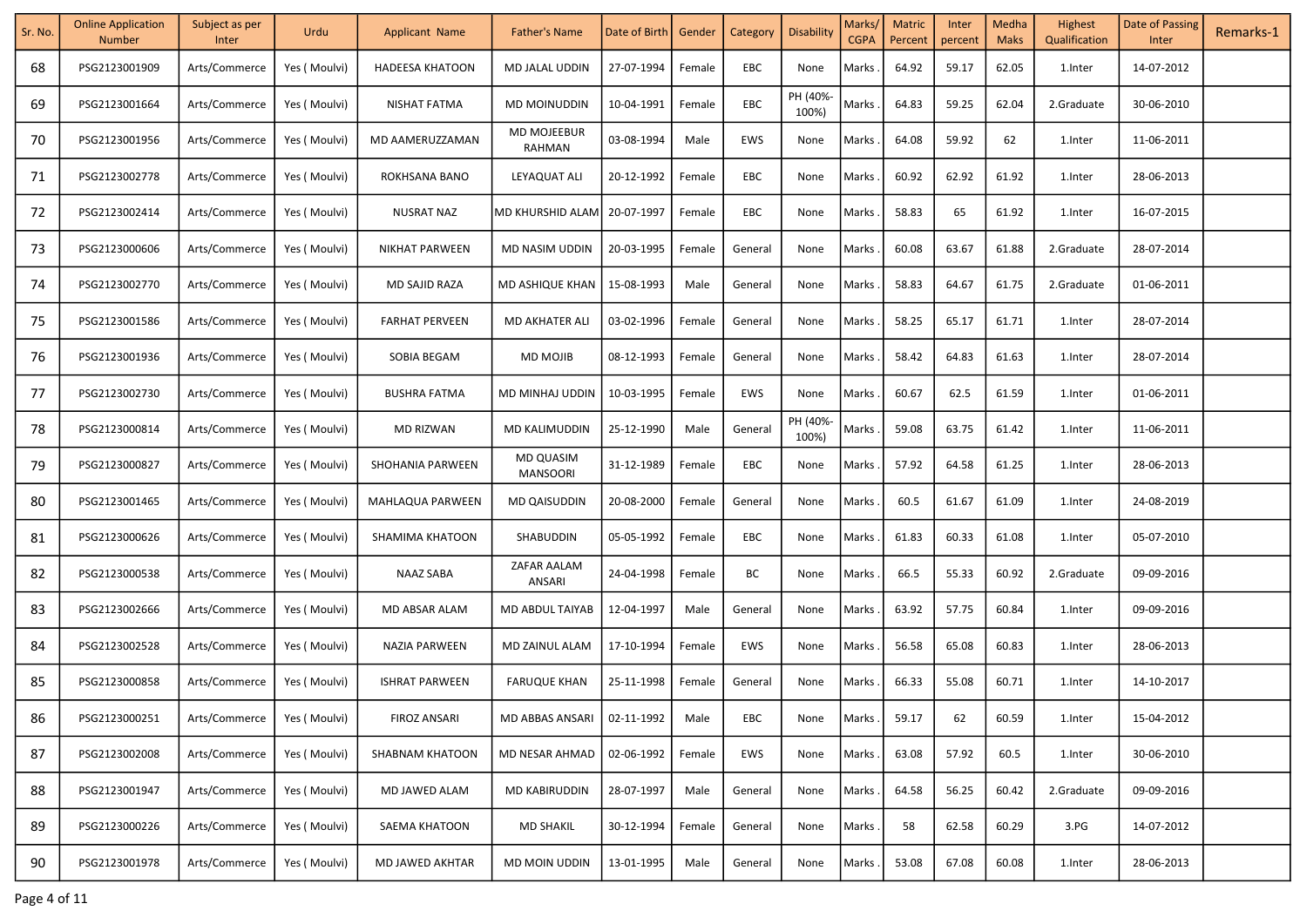| Sr. No. | <b>Online Application</b><br><b>Number</b> | Subject as per<br>Inter | Urdu          | <b>Applicant Name</b>  | <b>Father's Name</b>            | Date of Birth   Gender |        | Category   | Disability | Marks/<br><b>CGPA</b> | <b>Matric</b><br>Percent | Inter<br>percent | Medha<br><b>Maks</b> | Highest<br>Qualification | Date of Passing<br>Inter | Remarks-1 |
|---------|--------------------------------------------|-------------------------|---------------|------------------------|---------------------------------|------------------------|--------|------------|------------|-----------------------|--------------------------|------------------|----------------------|--------------------------|--------------------------|-----------|
| 91      | PSG2123002579                              | Arts/Commerce           | Yes (Moulvi)  | <b>ZUBAIDA KHATOON</b> | <b>MD TASLIM</b>                | 10-09-1993             | Female | EBC        | None       | Marks                 | 60.92                    | 59.08            | 60                   | 1.Inter                  | 14-07-2012               |           |
| 92      | PSG2123001955                              | Arts/Commerce           | Yes ( Moulvi) | AFSANA KHATOON         | MD TASLIM ANSARI                | 12-10-1993             | Female | EBC        | None       | Marks                 | 59.5                     | 60.25            | 59.88                | 2.Graduate               | 14-07-2012               |           |
| 93      | PSG2123002592                              | Arts/Commerce           | Yes (Moulvi)  | DARAKHSHAN BEGUM       | MD MANZAR ALAM                  | 02-02-1992             | Female | EWS        | None       | Marks                 | 67                       | 52.33            | 59.67                | 1.Inter                  | 30-06-2010               |           |
| 94      | PSG2123001806                              | Arts/Commerce           | Yes (Moulvi)  | MD ABDULAH             | MD SAHJAHAN                     | 02-02-1999             | Male   | EWS        | None       | Marks                 | 58.17                    | 60.33            | 59.25                | 1.Inter                  | 14-03-2020               |           |
| 95      | PSG2123002071                              | Arts/Commerce           | Yes ( Moulvi) | NAGHMA LAHUTI          | MD ABRAR ALAM                   | 12-05-1999             | Female | EBC        | None       | Marks                 | 63.83                    | 54.67            | 59.25                | 1. Inter                 | 14-10-2017               |           |
| 96      | PSG2123000851                              | Arts/Commerce           | Yes (Moulvi)  | MD NEYAZ AHMAD         | <b>GHULAM MUJTABA</b><br>ANSARI | 20-11-1997             | Male   | EBC        | None       | Marks                 | 65.92                    | 52.42            | 59.17                | 1. Inter                 | 13-09-2016               |           |
| 97      | PSG2123001891                              | Arts/Commerce           | Yes (Moulvi)  | KAHKASHAN NAAZ         | MD TAUSIF RAZA                  | 31-03-1997             | Female | General    | None       | Marks                 | 66.25                    | 52               | 59.13                | 1. Inter                 | 13-09-2016               |           |
| 98      | PSG2123001481                              | Arts/Commerce           | Yes (Moulvi)  | MD FAIZAN ALAM         | MD JAMSHED ALAM                 | 20-01-1999             | Male   | General    | None       | Marks.                | 60.67                    | 57.5             | 59.09                | 1.Inter                  | 13-09-2016               |           |
| 99      | PSG2123000898                              | Arts/Commerce           | Yes (Moulvi)  | SULTANA PARWEEN        | MD FAKHRE AALAM                 | 13-09-1998             | Female | ВC         | None       | Marks                 | 65.67                    | 52.42            | 59.05                | 2.Graduate               | 09-09-2016               |           |
| 100     | PSG2123002775                              | Arts/Commerce           | Yes ( Moulvi) | SHABNAZ KHATOON        | MD MUSLIM                       | 13-02-1998             | Female | EBC        | None       | Marks                 | 60                       | 57.17            | 58.59                | 1.Inter                  | 10-05-2012               |           |
| 101     | PSG2123000336                              | Arts/Commerce           | Yes ( Moulvi) | <b>HENA PARWEEN</b>    | MD AIYOB                        | 25-09-1998             | Female | EBC        | None       | Marks                 | 62.17                    | 54.25            | 58.21                | 1.Inter                  | 14-10-2017               |           |
| 102     | PSG2123002482                              | Arts/Commerce           | Yes ( Moulvi) | SUBAH SUHANI           | <b>KHALIL AKHTAR</b>            | 13-09-1980             | Female | General    | None       | Marks                 | 52.08                    | 63.58            | 57.83                | 2.Graduate               | 03-08-2000               |           |
| 103     | PSG2123002469                              | Arts/Commerce           | Yes (Moulvi)  | SHABNAM AKHTAR         | KHALIL AKHTAR                   | 15-06-1978             | Female | General    | None       | Marks                 | 52.17                    | 63.42            | 57.8                 | 2.Graduate               | 03-08-2000               |           |
| 104     | PSG2123001667                              | Arts/Commerce           | Yes ( Moulvi) | NAZMA ARFI             | MD NAIMUDDIN                    | 04-03-1999             | Female | EBC        | None       | Marks.                | 61.33                    | 54.25            | 57.79                | 2.Graduate               | 13-09-2016               |           |
| 105     | PSG2123002362                              | Arts/Commerce           | Yes (Moulvi)  | SHAMSHAD AKHTAR        | <b>KHALIL AKHTAR</b>            | 15-02-1982             | Male   | General    | None       | Marks.                | 53.17                    | 62.17            | 57.67                | 2.Graduate               | 03-08-2000               |           |
| 106     | PSG2123002462                              | Arts/Commerce           | Yes ( Moulvi) | MD SAJID RAZA          | MD ASHIQUE KHAN                 | 15-08-1993             | Male   | General    | None       | Marks.                | 50                       | 64.67            | 57.34                | 2.Graduate               | 01-06-2011               |           |
| 107     | PSG2123000472                              | Arts/Commerce           | Yes (Moulvi)  | <b>GULBAHAR ANJUM</b>  | MD SHABAN HABIBI                | 10-10-2000             | Female | <b>EBC</b> | None       | Marks.                | 62.25                    | 52.08            | 57.17                | 1.Inter                  | 14-10-2017               |           |
| 108     | PSG2123000753                              | Arts/Commerce           | Yes (Moulvi)  | MD SAJID HUSSAIN       | MD KALIMUDDIN<br><b>QUADRI</b>  | 01-02-2000             | Male   | EBC        | None       | Marks.                | 57.42                    | 56.44            | 56.93                | 1.Inter                  | 04-12-2018               |           |
| 109     | PSG2123001269                              | Arts/Commerce           | Yes (Moulvi)  | TAUHID ANWAR           | MD KAZIM HASSAN                 | 01-08-2002             | Male   | General    | None       | Marks.                | 52.17                    | 61.67            | 56.92                | 1.Inter                  | 20-08-2019               |           |
| 110     | PSG2123002213                              | Arts/Commerce           | Yes (Moulvi)  | <b>TABASSUM NAAZ</b>   | NOORBAS ALAM                    | 07-11-1993             | Female | EBC        | None       | Marks                 | 47                       | 64.4             | 55.7                 | 1.Inter                  | 05-06-2011               |           |
| 111     | PSG2123001070                              | Arts/Commerce           | Yes (Moulvi)  | <b>MD MOJAHIR</b>      | <b>MD JAHANGIR</b>              | 01-01-1997             | Male   | EBC        | None       | Marks                 | 53.1                     | 54.9             | 54                   | 1.Inter                  | 29-12-2020               |           |
| 112     | PSG2123001957                              | Arts/Commerce           | Yes ( Moulvi) | SUHAIL AHMAD           | MD NEHAL AHMAD                  | 10-05-2002             | Male   | EBC        | None       | Marks.                | 45.3                     | 61.67            | 53.49                | 1.Inter                  | 14-03-2020               |           |
| 113     | PSG2123001006                              | Arts/Commerce           | Yes (Moulvi)  | MD NAZEEF UDDIN        | MD FASIH UDDIN                  | 07-03-2003             | Male   | General    | None       | Marks.                | 50.83                    | 56               | 53.42                | 1.Inter                  | 14-03-2020               |           |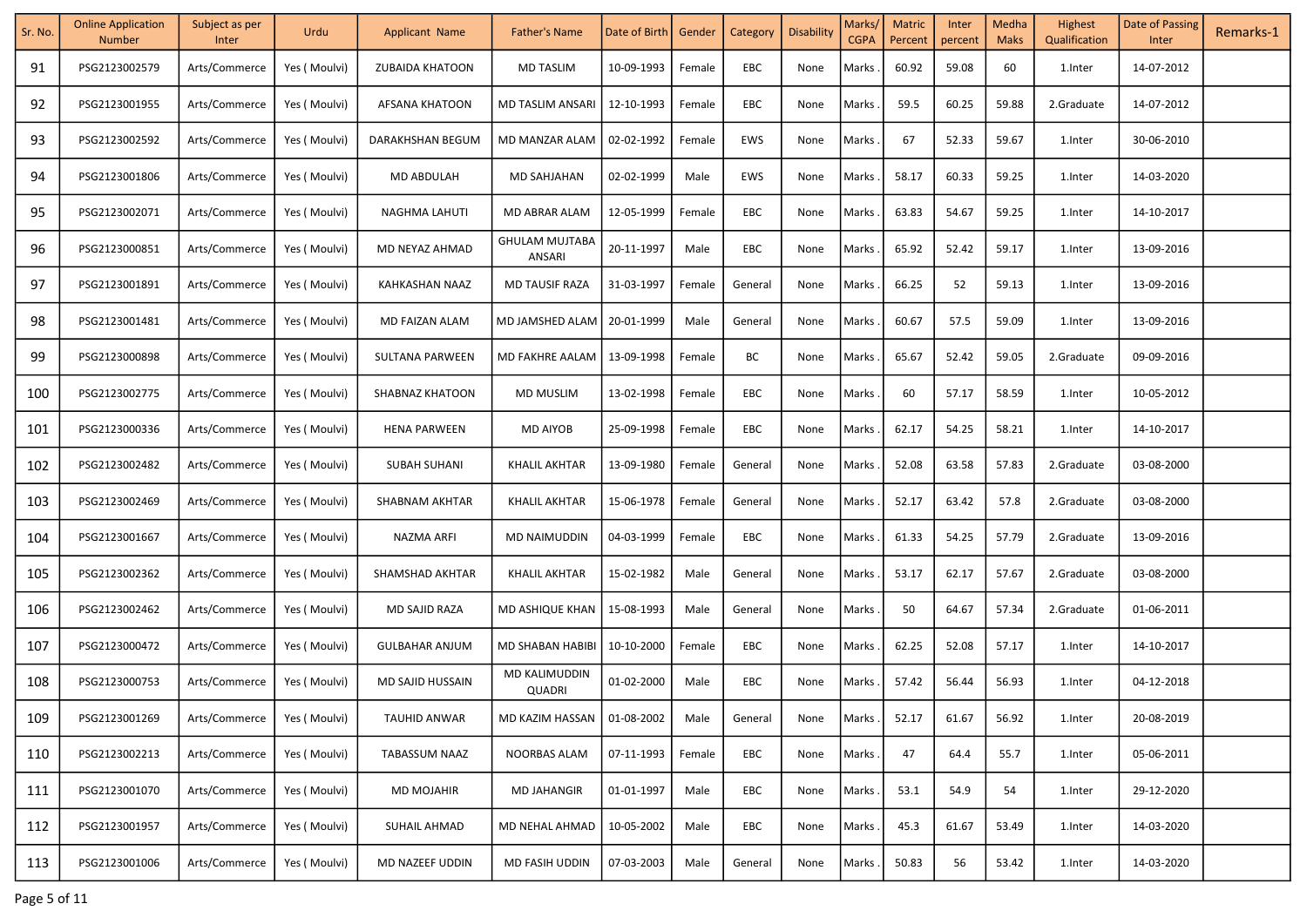| Sr. No. | <b>Online Application</b><br><b>Number</b> | Subject as per<br>Inter | Urdu                | <b>Applicant Name</b>  | <b>Father's Name</b>        | Date of Birth   Gender |        | Category | Disability        | Marks/<br><b>CGPA</b> | Matric<br>Percent | Inter<br>percent | Medha<br><b>Maks</b> | Highest<br>Qualification | Date of Passing<br>Inter | Remarks-1 |
|---------|--------------------------------------------|-------------------------|---------------------|------------------------|-----------------------------|------------------------|--------|----------|-------------------|-----------------------|-------------------|------------------|----------------------|--------------------------|--------------------------|-----------|
| 114     | PSG2123001143                              | Arts/Commerce           | Yes (Moulvi)        | ZEBA BAKHTEYAR         | <b>SHAHID RAZA</b>          | 15-12-1994             | Female | EBC      | None              | Marks                 | 53.92             | 51.42            | 52.67                | 1.Inter                  | 14-10-2017               |           |
| 115     | PSG2123000315                              | Arts/Commerce           | Yes (Moulvi)        | MD AAZAM QURAISHI      | MD AHMAD<br>QURAISHI        | 04-04-1999             | Male   | EBC      | PH (40%-<br>100%) | Marks                 | 50.58             | 50.22            | 50.4                 | 1.Inter                  | 04-12-2018               |           |
| 116     | PSG2123000502                              | Arts/Commerce           | Yes (Non<br>Moulvi) | <b>MD TABIS</b>        | MD KARIM ANSARI             | 10-03-2003             | Male   | EBC      | None              | Marks                 | 76                | 80               | 78                   | 1.Inter                  | 24-03-2020               |           |
| 117     | PSG2123002457                              | Arts/Commerce           | Yes (Non<br>Moulvi) | ANAM BUSHRA            | <b>MD AURANGZEB</b><br>KHAN | 02-02-1999             | Female | General  | None              | CGPA                  | 85.5              | 65               | 75.25                | 2.Graduate               | 12-08-2017               |           |
| 118     | PSG2123001009                              | Arts/Commerce           | Yes (Non<br>Moulvi) | MASHRUFA PERWEEN       | <b>MD TAMJEED</b>           | 15-03-2003             | Female | EWS      | None              | Marks                 | 71.2              | 79.2             | 75.2                 | 1.Inter                  | 24-03-2020               |           |
| 119     | PSG2123000966                              | Arts/Commerce           | Yes (Non<br>Moulvi) | SAYBA KHATOON          | <b>MD SUFIHAIDER</b>        | 05-05-2003             | Female | EBC      | None              | Marks                 | 66.8              | 80.4             | 73.6                 | 1.Inter                  | 24-03-2020               |           |
| 120     | PSG2123000880                              | Arts/Commerce           | Yes (Non<br>Moulvi) | ALQUAMA PERWEEN        | MD IMTIYAZ                  | 18-05-2001             | Female | EWS      | None              | Marks                 | 69.2              | 77.6             | 73.4                 | 1.Inter                  | 24-03-2020               |           |
| 121     | PSG2123000856                              | Arts/Commerce           | Yes (Non<br>Moulvi) | <b>NEHA PERWEEN</b>    | PERWEZ AKHTAR               | 08-03-2002             | Female | EWS      | None              | Marks                 | 71                | 75.8             | 73.4                 | 1.Inter                  | 24-03-2020               |           |
| 122     | PSG2123001439                              | Arts/Commerce           | Yes (Non<br>Moulvi) | HUSNE CHAMAN ARA       | <b>MD SUFIHAIDER</b>        | 03-04-1996             | Female | EBC      | None              | Marks                 | 79.8              | 65.2             | 72.5                 | 2.Graduate               | 30-05-2014               |           |
| 123     | PSG2123000120                              | Arts/Commerce           | Yes (Non<br>Moulvi) | <b>NARGISH KHATOON</b> | MD SIRAJ KHAN               | 05-01-2002             | Female | EWS      | None              | Marks                 | 61                | 83.2             | 72.1                 | 1.Inter                  | 24-03-2020               |           |
| 124     | PSG2123000801                              | Arts/Commerce           | Yes (Non<br>Moulvi) | <b>MUSKAN PERWEEN</b>  | MD NAYEEM ANSARI            | 07-05-2003             | Female | EBC      | None              | Marks                 | 68                | 76.2             | 72.1                 | 1.Inter                  | 24-03-2020               |           |
| 125     | PSG2123002546                              | Arts/Commerce           | Yes (Non<br>Moulvi) | <b>GULNAZ KHATOON</b>  | SABIR HASAN                 | 20-08-1994             | Female | EBC      | None              | Marks                 | 70.6              | 72.8             | 71.7                 | 2.Graduate               | 11-06-2012               |           |
| 126     | PSG2123002351                              | Arts/Commerce           | Yes (Non<br>Moulvi) | <b>TABISH QUAMAR</b>   | SHABIR ALAM                 | 25-06-2001             | Male   | EBC      | None              | Marks                 | 63.6              | 78.6             | 71.1                 | 1.Inter                  | 30-03-2019               |           |
| 127     | PSG2123000494                              | Arts/Commerce           | Yes (Non<br>Moulvi) | SHAHIN PERWEEN         | MD SHAHABUDDIN              | 25-06-2003             | Female | EBC      | None              | Marks                 | 65                | 74.4             | 69.7                 | 1.Inter                  | 24-03-2020               |           |
| 128     | PSG2123001677                              | Arts/Commerce           | Yes (Non<br>Moulvi) | <b>FIZA NAAZ</b>       | IRSHAD ALAM                 | 01-01-2002             | Female | EWS      | None              | Marks                 | 66.2              | 72.8             | 69.5                 | 1.Inter                  | 30-03-2019               |           |
| 129     | PSG2123000489                              | Arts/Commerce           | Yes (Non<br>Moulvi) | SUFI PERWEEN           | FIROZ ALAM                  | 17-05-2002             | Female | General  | None              | Marks.                | 58.8              | 79.6             | 69.2                 | 1.Inter                  | 24-03-2020               |           |
| 130     | PSG2123000244                              | Arts/Commerce           | Yes (Non<br>Moulvi) | MOSARRAT KHATOON       | <b>MD HASNAT</b>            | 26-10-1990             | Female | General  | None              | Marks.                | 85.8              | 52               | 68.9                 | 2.Graduate               | 31-05-2006               |           |
| 131     | PSG2123002333                              | Arts/Commerce           | Yes (Non<br>Moulvi) | MD MOJASSAM ALAM       | MANAUWAR<br><b>HUSSAIN</b>  | 17-01-1997             | Male   | EBC      | None              | Marks                 | 68.8              | 68.2             | 68.5                 | 2.Graduate               | 26-05-2015               |           |
| 132     | PSG2123000866                              | Arts/Commerce           | Yes (Non<br>Moulvi) | SHAZIYA PERWEEN        | MD AFTAB                    | 20-04-1999             | Female | EWS      | None              | Marks.                | 71.4              | 65.6             | 68.5                 | 1.Inter                  | 30-05-2017               |           |
| 133     | PSG2123000855                              | Arts/Commerce           | Yes (Non<br>Moulvi) | <b>SHAMA PERWEEN</b>   | <b>KHALID HUSSAIN</b>       | 14-09-2003             | Female | EWS      | None              | Marks                 | 61                | 76               | 68.5                 | 1.Inter                  | 24-03-2020               |           |
| 134     | PSG2123000067                              | Arts/Commerce           | Yes (Non<br>Moulvi) | SHABINA KHATOON        | <b>MD HASNAT</b>            | 07-01-1991             | Female | General  | None              | Marks                 | 64.4              | 72.4             | 68.4                 | 2.Graduate               | 11-06-2012               |           |
| 135     | PSG2123000872                              | Arts/Commerce           | Yes (Non<br>Moulvi) | UMME KULSUM            | <b>MD IQBAL</b>             | 22-10-2002             | Female | EBC      | None              | Marks                 | 60                | 76.8             | 68.4                 | 1.Inter                  | 24-03-2020               |           |
| 136     | PSG2123001850                              | Arts/Commerce           | Yes (Non<br>Moulvi) | <b>MD MUSLIM</b>       | MD UMAR                     | 10-05-2001             | Male   | EBC      | None              | Marks                 | 62.8              | 73.8             | 68.3                 | 1.Inter                  | 24-03-2020               |           |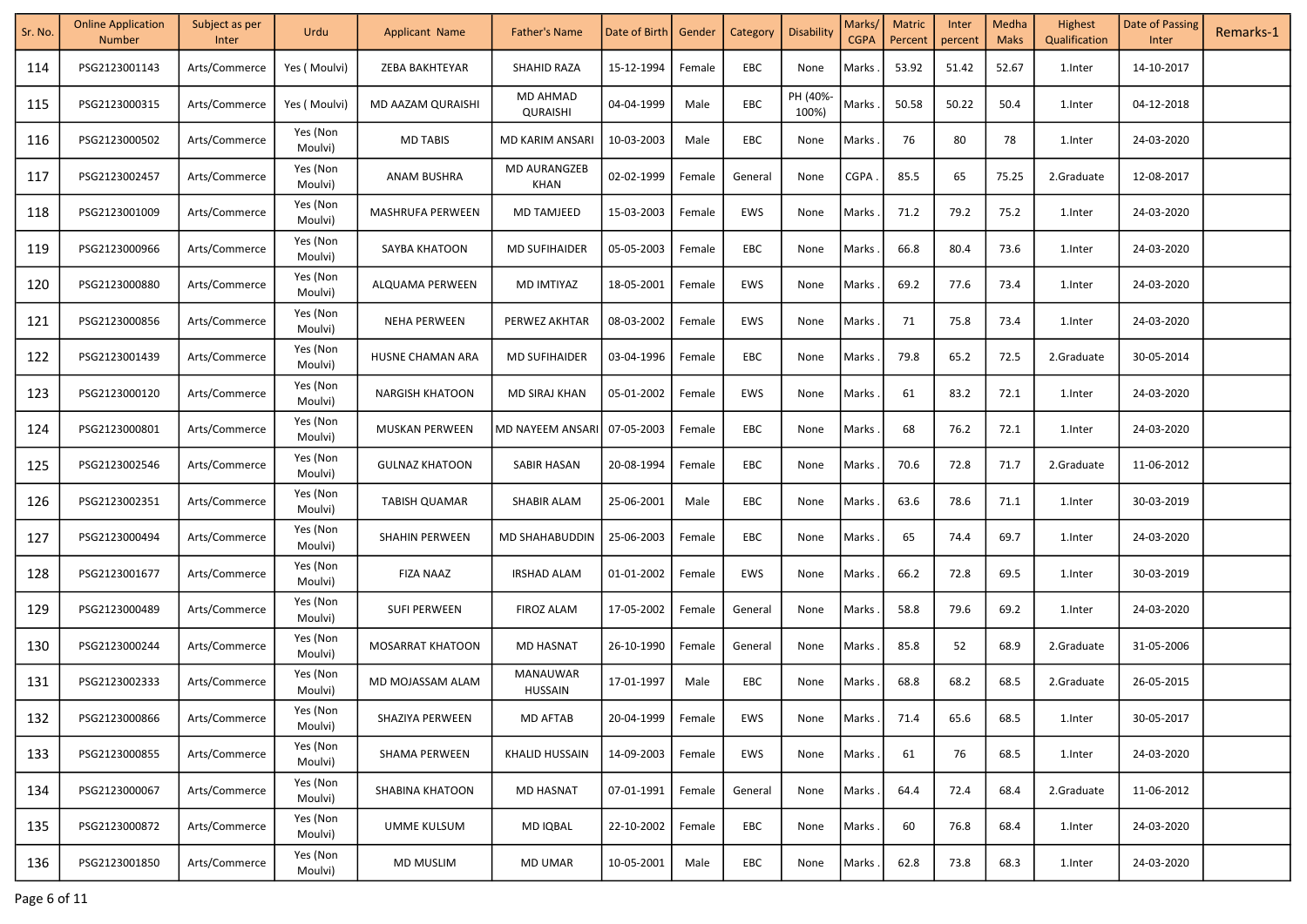| Sr. No. | <b>Online Application</b><br><b>Number</b> | Subject as per<br>Inter | Urdu                | <b>Applicant Name</b>  | Father's Name                      | Date of Birth | Gender | Category   | <b>Disability</b> | Marks/<br><b>CGPA</b> | <b>Matric</b><br>Percent | Inter<br>percent | Medha<br><b>Maks</b> | Highest<br>Qualification | Date of Passing<br>Inter | Remarks-1 |
|---------|--------------------------------------------|-------------------------|---------------------|------------------------|------------------------------------|---------------|--------|------------|-------------------|-----------------------|--------------------------|------------------|----------------------|--------------------------|--------------------------|-----------|
| 137     | PSG2123002340                              | Arts/Commerce           | Yes (Non<br>Moulvi) | Shahla Naaz            | Md Hafizuddin                      | 01-01-2000    | Female | General    | None              | Marks                 | 70                       | 65.4             | 67.7                 | 1.Inter                  | 06-06-2018               |           |
| 138     | PSG2123000665                              | Arts/Commerce           | Yes (Non<br>Moulvi) | <b>MD ARSHAD</b>       | MD ASLAM UDDIN                     | 01-01-1997    | Male   | EWS        | None              | Marks                 | 60                       | 74               | 67                   | 1.Inter                  | 24-03-2020               |           |
| 139     | PSG2123002344                              | Arts/Commerce           | Yes (Non<br>Moulvi) | Shaiqua Naaz           | Md Hafizuddin                      | 01-01-2000    | Female | General    | None              | Marks                 | 68.2                     | 65.8             | 67                   | 1.Inter                  | 06-06-2018               |           |
| 140     | PSG2123001190                              | Arts/Commerce           | Yes (Non<br>Moulvi) | <b>GULAFSHAN NAAZ</b>  | <b>MD MATIULLAH</b><br>ANSARI      | 22-03-2002    | Female | EBC        | None              | Marks                 | 61.4                     | 71.8             | 66.6                 | 1.Inter                  | 24-03-2020               |           |
| 141     | PSG2123002338                              | Arts/Commerce           | Yes (Non<br>Moulvi) | MD DANISH              | <b>ASHRAF ALI</b>                  | 11-02-1998    | Male   | EBC        | None              | Marks                 | 65.4                     | 67.2             | 66.3                 | 1.Inter                  | 30-03-2019               |           |
| 142     | PSG2123002287                              | Arts/Commerce           | Yes (Non<br>Moulvi) | <b>GHUFRANA JABEEN</b> | MD ARIF HUSSAN                     | 02-01-1995    | Female | <b>EWS</b> | None              | Marks                 | 60                       | 72.4             | 66.2                 | 1.Inter                  | 11-06-2012               |           |
| 143     | PSG2123000338                              | Arts/Commerce           | Yes (Non<br>Moulvi) | AFSANA PRAWEEN         | <b>MOKHTAR AHMAD</b>               | 04-04-2002    | Female | EBC        | None              | Marks                 | 57                       | 75.2             | 66.1                 | 1.Inter                  | 30-03-2019               |           |
| 144     | PSG2123002440                              | Arts/Commerce           | Yes (Non<br>Moulvi) | SM AFTAB               | <b>SM NAWAB</b>                    | 15-04-1996    | Male   | General    | None              | Marks                 | 67.4                     | 64.2             | 65.8                 | 2.Graduate               | 23-05-2013               |           |
| 145     | PSG2123001963                              | Arts/Commerce           | Yes (Non<br>Moulvi) | TABASSUM JAHAN         | <b>MD TASLIM ANSARI</b>            | 10-12-1998    | Female | EBC        | None              | Marks                 | 68.4                     | 62.2             | 65.3                 | 2.Graduate               | 10-05-2016               |           |
| 146     | PSG2123000432                              | Arts/Commerce           | Yes (Non<br>Moulvi) | NAYLA PERWEEN          | FIROZ ANSARI                       | 04-02-2001    | Female | EBC        | None              | Marks                 | 64.4                     | 66.2             | 65.3                 | 1.Inter                  | 30-03-2019               |           |
| 147     | PSG2123000986                              | Arts/Commerce           | Yes (Non<br>Moulvi) | <b>SANAM NAHID</b>     | <b>MD KHALID</b>                   | 10-09-1993    | Female | General    | None              | Marks                 | 66.2                     | 63.4             | 64.8                 | 2.Graduate               | 05-06-2011               |           |
| 148     | PSG2123000840                              | Arts/Commerce           | Yes (Non<br>Moulvi) | MD MEHDI HASAN         | <b>MD AKHTAR</b><br><b>HUSSAIN</b> | 10-04-1998    | Male   | ВC         | None              | Marks                 | 72.4                     | 57.2             | 64.8                 | 2.Graduate               | 30-05-2017               |           |
| 149     | PSG2123000839                              | Arts/Commerce           | Yes (Non<br>Moulvi) | <b>GULAFROZ</b>        | <b>BASHIR ANSARI</b>               | 05-03-2000    | Female | EBC        | None              | Marks                 | 63.4                     | 66               | 64.7                 | 1.Inter                  | 30-03-2019               |           |
| 150     | PSG2123002761                              | Arts/Commerce           | Yes (Non<br>Moulvi) | SHABANA KHATOON        | MD SAYEED ANSARI                   | 27-04-2001    | Female | EBC        | None              | Marks                 | 64.4                     | 65               | 64.7                 | 1.Inter                  | 06-06-2018               |           |
| 151     | PSG2123001619                              | Arts/Commerce           | Yes (Non<br>Moulvi) | FIRDOSH NYAZI          | NEYAZUDDIN                         | 02-05-2002    | Female | EBC        | None              | Marks                 | 60                       | 69.4             | 64.7                 | 1.Inter                  | 30-03-2019               |           |
| 152     | PSG2123002369                              | Arts/Commerce           | Yes (Non<br>Moulvi) | DAISY ALIYA BAKHTIYAR  | MD ALEY NABI                       | 05-02-2001    | Female | General    | None              | Marks.                | 63.6                     | 65.6             | 64.6                 | 1.Inter                  | 30-05-2017               |           |
| 153     | PSG2123000042                              | Arts/Commerce           | Yes (Non<br>Moulvi) | MD ALI AZAM            | MD NAIYAR ALI                      | 05-04-2001    | Male   | EWS        | None              | Marks                 | 63.6                     | 65.6             | 64.6                 | 1.Inter                  | 06-06-2018               |           |
| 154     | PSG2123000029                              | Arts/Commerce           | Yes (Non<br>Moulvi) | <b>GULAFSHAN BANO</b>  | MD SIRAJUDDIN                      | 05-02-1999    | Female | EWS        | None              | Marks                 | 60                       | 69               | 64.5                 | 1.Inter                  | 30-03-2019               |           |
| 155     | PSG2123000133                              | Arts/Commerce           | Yes (Non<br>Moulvi) | MD IMRAN ALAM          | MD KASIM AHMAD                     | 11-10-2003    | Male   | EBC        | None              | Marks.                | 65                       | 63.4             | 64.2                 | 1.Inter                  | 24-03-2020               |           |
| 156     | PSG2123000264                              | Arts/Commerce           | Yes (Non<br>Moulvi) | <b>BABY SHABANA</b>    | MD MAHFOOZ ARIF                    | 21-08-1991    | Female | EBC        | None              | Marks                 | 63.4                     | 64.8             | 64.1                 | 1.Inter                  | 01-06-2009               |           |
| 157     | PSG2123001751                              | Arts/Commerce           | Yes (Non<br>Moulvi) | <b>SHAMA PERWEEN</b>   | <b>MD SAIFULLAH</b>                | 01-01-2003    | Female | EWS        | None              | Marks                 | 56.4                     | 71.8             | 64.1                 | 1.Inter                  | 24-03-2020               |           |
| 158     | PSG2123002697                              | Arts/Commerce           | Yes (Non<br>Moulvi) | MD SAJID ANSARI        | MD SAYEED ALAM                     | 06-09-2002    | Male   | EBC        | None              | Marks                 | 61.8                     | 65.6             | 63.7                 | 1.Inter                  | 24-03-2020               |           |
| 159     | PSG2123000086                              | Arts/Commerce           | Yes (Non<br>Moulvi) | MD SHAMS ALAM          | <b>MD ALAMGIR</b>                  | 12-06-1992    | Male   | EBC        | None              | Marks                 | 65.58                    | 61.6             | 63.59                | 2.Graduate               | 10-06-2010               |           |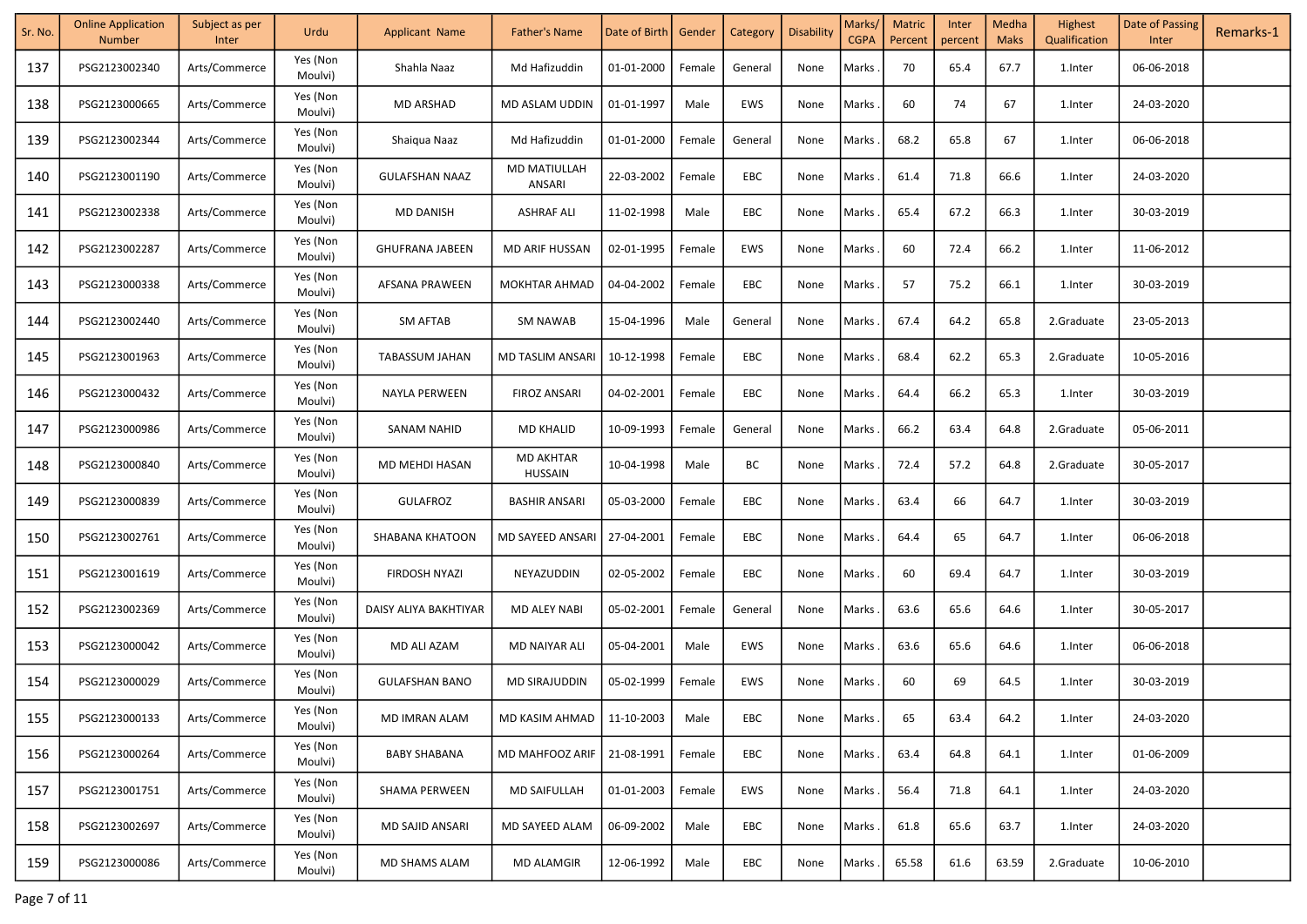| Sr. No. | <b>Online Application</b><br><b>Number</b> | Subject as per<br>Inter | Urdu                | <b>Applicant Name</b>               | Father's Name        | Date of Birth | Gender | Category | <b>Disability</b> | Marks/<br><b>CGPA</b> | <b>Matric</b><br>Percent | Inter<br>percent | Medha<br><b>Maks</b> | Highest<br>Qualification | Date of Passing<br>Inter | Remarks-1 |
|---------|--------------------------------------------|-------------------------|---------------------|-------------------------------------|----------------------|---------------|--------|----------|-------------------|-----------------------|--------------------------|------------------|----------------------|--------------------------|--------------------------|-----------|
| 160     | PSG2123001033                              | Arts/Commerce           | Yes (Non<br>Moulvi) | <b>NARGISH PERWEEN</b>              | MD MURSHID ALAM      | 15-05-2000    | Female | EBC      | None              | Marks                 | 64.8                     | 62               | 63.4                 | 1.Inter                  | 30-03-2019               |           |
| 161     | PSG2123002795                              | Arts/Commerce           | Yes (Non<br>Moulvi) | Sazia Mirza                         | Abdul Halim          | 08-08-1993    | Female | EBC      | None              | Marks                 | 59.8                     | 66.6             | 63.2                 | 2.Graduate               | 28-05-2016               |           |
| 162     | PSG2123001509                              | Arts/Commerce           | Yes (Non<br>Moulvi) | <b>FIROZA KHATOON</b>               | NEZAMUDDIN<br>ANSARI | 06-05-1997    | Female | EBC      | None              | Marks                 | 60                       | 65.6             | 62.8                 | 1.Inter                  | 30-05-2015               |           |
| 163     | PSG2123002450                              | Arts/Commerce           | Yes (Non<br>Moulvi) | SHARMEEN NAAZ                       | <b>MD SULTAN</b>     | 19-11-1999    | Female | General  | None              | Marks                 | 60.2                     | 65.4             | 62.8                 | 1.Inter                  | 30-03-2019               |           |
| 164     | PSG2123002740                              | Arts/Commerce           | Yes (Non<br>Moulvi) | MD SABA KARIM                       | <b>MD TAJ UDDIN</b>  | 10-11-1992    | Male   | General  | None              | Marks                 | 64.8                     | 60.6             | 62.7                 | 2.Graduate               | 05-06-2011               |           |
| 165     | PSG2123000623                              | Arts/Commerce           | Yes (Non<br>Moulvi) | SANJIDA MUSTAQUEEM<br><b>SHEIKH</b> | MD MUSTAQUEEM        | 20-01-2001    | Female | General  | None              | Marks                 | 63.6                     | 61.8             | 62.7                 | 1.Inter                  | 24-03-2020               |           |
| 166     | PSG2123001855                              | Arts/Commerce           | Yes (Non<br>Moulvi) | MD NESAR                            | MD HASHIM            | 02-02-1991    | Male   | General  | None              | Marks                 | 60.8                     | 64.2             | 62.5                 | 3.PG                     | 11-06-2012               |           |
| 167     | PSG2123001659                              | Arts/Commerce           | Yes (Non<br>Moulvi) | <b>SHAYMA KHATOON</b>               | <b>MD AKWAR</b>      | 06-01-1996    | Female | General  | None              | Marks                 | 65                       | 60               | 62.5                 | 2.Graduate               | 29-05-2013               |           |
| 168     | PSG2123000471                              | Arts/Commerce           | Yes (Non<br>Moulvi) | SADIQUA FIROZ                       | S.M BADRUDDOZA       | 21-02-1989    | Female | General  | None              | Marks                 | 65.86                    | 58.89            | 62.38                | 2.Graduate               | 07-06-2005               |           |
| 169     | PSG2123001889                              | Arts/Commerce           | Yes (Non<br>Moulvi) | AASHNA PERWEEN                      | KHURSHID ALAM        | 05-02-1997    | Female | EBC      | None              | Marks                 | 61.2                     | 63.4             | 62.3                 | 3.PG                     | 16-05-2013               |           |
| 170     | PSG2123001458                              | Arts/Commerce           | Yes (Non<br>Moulvi) | <b>MD TAUKIR ANSARI</b>             | MD RAFIQUE ALAM      | 18-08-2003    | Male   | EBC      | None              | Marks                 | 51.6                     | 71.8             | 61.7                 | 1.Inter                  | 24-03-2020               |           |
| 171     | PSG2123001076                              | Arts/Commerce           | Yes (Non<br>Moulvi) | NILLOOFEER SHAHEEN                  | MD SAUD ALAM         | 01-08-1989    | Female | EBC      | None              | Marks                 | 67.43                    | 55.89            | 61.66                | 1.Inter                  | 31-05-2007               |           |
| 172     | PSG2123002738                              | Arts/Commerce           | Yes (Non<br>Moulvi) | <b>NEHA AMBREEN</b>                 | MD ISRAIL KHAN       | 08-08-1994    | Female | EWS      | None              | Marks                 | 60.6                     | 62.4             | 61.5                 | 2.Graduate               | 05-06-2011               |           |
| 173     | PSG2123000091                              | Arts/Commerce           | Yes (Non<br>Moulvi) | NAJIYA FARIDA                       | <b>HAIDER ALI</b>    | 15-08-1996    | Female | EBC      | None              | Marks                 | 60.8                     | 62               | 61.4                 | 2.Graduate               | 30-05-2014               |           |
| 174     | PSG2123000873                              | Arts/Commerce           | Yes (Non<br>Moulvi) | SHAHEEN KHATOON                     | <b>MD MATIN</b>      | 20-04-1997    | Female | General  | None              | Marks                 | 56.2                     | 66               | 61.1                 | 2.Graduate               | 30-05-2015               |           |
| 175     | PSG2123001792                              | Arts/Commerce           | Yes (Non<br>Moulvi) | FATIMA TABASSUM                     | <b>MD RAGHIB</b>     | 31-03-1995    | Female | EBC      | None              | Marks                 | 54                       | 67.8             | 60.9                 | 3.PG                     | 11-06-2012               |           |
| 176     | PSG2123001929                              | Arts/Commerce           | Yes (Non<br>Moulvi) | RESHMA PRAVEEN                      | MD ABDUL KARIM       | 05-01-1990    | Female | EBC      | None              | Marks                 | 61.71                    | 60               | 60.86                | 1.Inter                  | 31-05-2007               |           |
| 177     | PSG2123001669                              | Arts/Commerce           | Yes (Non<br>Moulvi) | AMNA KHATOON                        | MD AFROZ ALAM        | 03-10-1994    | Female | EWS      | None              | Marks                 | 56                       | 65.6             | 60.8                 | 2.Graduate               | 11-06-2012               |           |
| 178     | PSG2123002117                              | Arts/Commerce           | Yes (Non<br>Moulvi) | TASNIM JAHAN                        | AMIR HUSSAIN         | 12-02-1999    | Female | EBC      | None              | Marks.                | 58.2                     | 63.4             | 60.8                 | 1.Inter                  | 28-05-2016               |           |
| 179     | PSG2123002681                              | Arts/Commerce           | Yes (Non<br>Moulvi) | <b>DARKSHAN PERWEEN</b>             | <b>NASIM KHAN</b>    | 15-12-2002    | Female | General  | None              | Marks                 | 48.8                     | 72.8             | 60.8                 | 1.Inter                  | 24-03-2020               |           |
| 180     | PSG2123000495                              | Arts/Commerce           | Yes (Non<br>Moulvi) | <b>SIMRAN KAUSER</b>                | MUZAFFAR MOHSIN      | 07-01-2003    | Female | ВC       | None              | Marks                 | 50.4                     | 71               | 60.7                 | 1.Inter                  | 24-03-2020               |           |
| 181     | PSG2123000490                              | Arts/Commerce           | Yes (Non<br>Moulvi) | SHAGUFTA PERWEEN                    | KAYAMUDDIN           | 22-02-2002    | Female | EBC      | None              | Marks                 | 50.4                     | 70.6             | 60.5                 | 1.Inter                  | 24-03-2020               |           |
| 182     | PSG2123002452                              | Arts/Commerce           | Yes (Non<br>Moulvi) | <b>LADLI KHATUN</b>                 | <b>NISAR AHMAD</b>   | 28-02-1986    | Female | EWS      | None              | Marks                 | 58.14                    | 62.6             | 60.37                | 1.Inter                  | 29-05-2013               |           |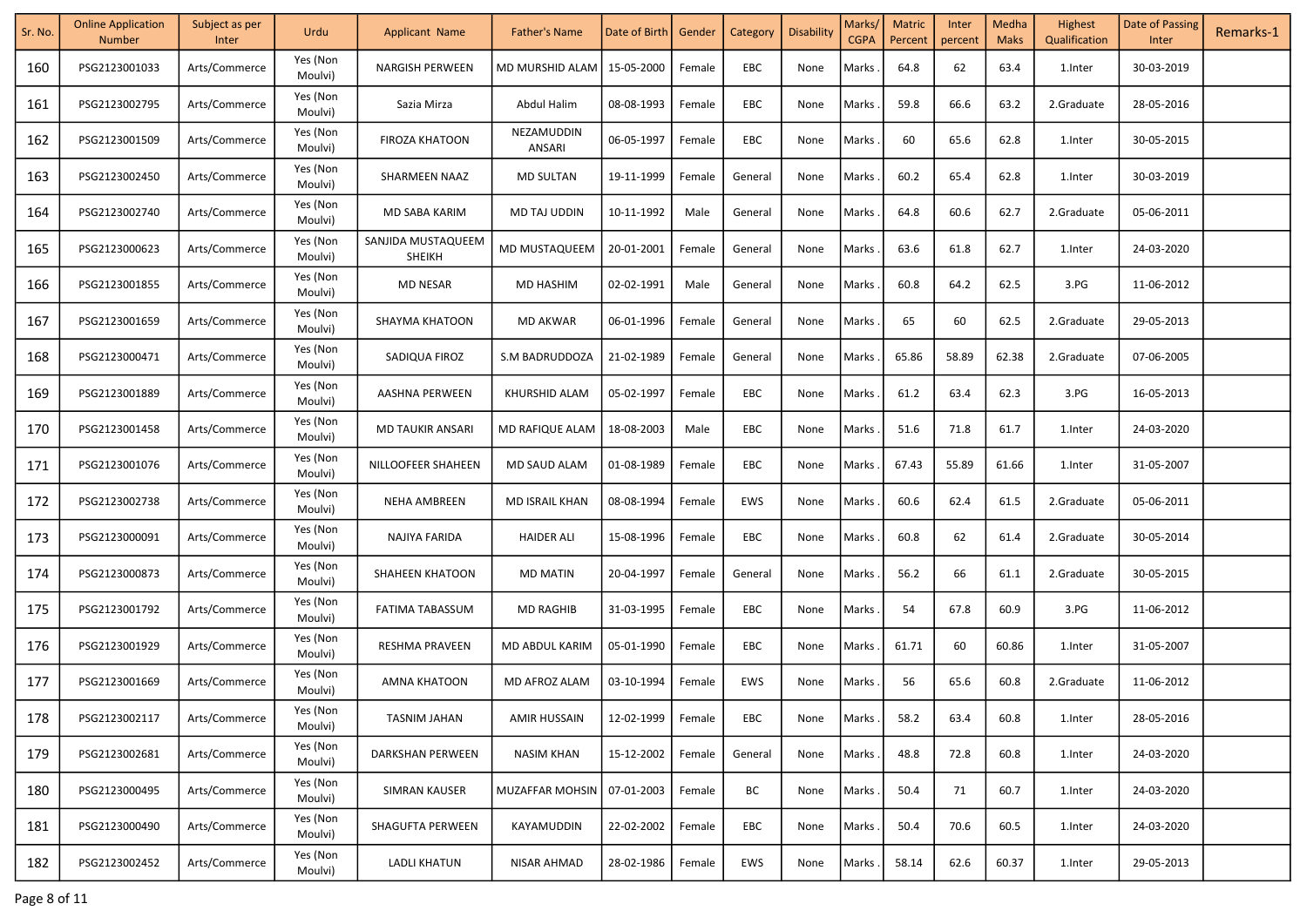| Sr. No. | <b>Online Application</b><br><b>Number</b> | Subject as per<br>Inter | Urdu                | <b>Applicant Name</b>      | <b>Father's Name</b>          | Date of Birth | Gender | Category   | <b>Disability</b> | Marks/<br><b>CGPA</b> | <b>Matric</b><br>Percent | Inter<br>percent | Medha<br><b>Maks</b> | Highest<br>Qualification | Date of Passing<br>Inter | Remarks-1 |
|---------|--------------------------------------------|-------------------------|---------------------|----------------------------|-------------------------------|---------------|--------|------------|-------------------|-----------------------|--------------------------|------------------|----------------------|--------------------------|--------------------------|-----------|
| 183     | PSG2123000503                              | Arts/Commerce           | Yes (Non<br>Moulvi) | <b>HENA KAUSHAR</b>        | <b>ABDUL QUDDUS</b>           | 25-02-1992    | Female | EBC        | None              | Marks                 | 51                       | 69.6             | 60.3                 | 1.Inter                  | 10-06-2010               |           |
| 184     | PSG2123002693                              | Arts/Commerce           | Yes (Non<br>Moulvi) | KHURSHID HASAN<br>ANWAR    | ANWARUL HASAN                 | 07-03-1980    | Male   | EBC        | None              | Marks                 | 61.5                     | 58.89            | 60.2                 | 2.Graduate               | 28-05-2008               |           |
| 185     | PSG2123000756                              | Arts/Commerce           | Yes (Non<br>Moulvi) | MD UMAR ALAM               | MD ANWAR ALAM                 | 20-10-1989    | Male   | ВC         | None              | Marks                 | 62.4                     | 57.6             | 60                   | 2.Graduate               | 01-06-2012               |           |
| 186     | PSG2123002373                              | Arts/Commerce           | Yes (Non<br>Moulvi) | <b>GULSHEREEN PERWEEN</b>  | <b>MD ARIF</b>                | 05-04-2001    | Female | EWS        | None              | Marks                 | 55                       | 64.2             | 59.6                 | 1.Inter                  | 24-03-2020               |           |
| 187     | PSG2123002109                              | Arts/Commerce           | Yes (Non<br>Moulvi) | <b>SHABNAM PARVEEN</b>     | MD ILYAS ANSARI               | 22-01-1996    | Female | EBC        | None              | Marks                 | 58                       | 60               | 59                   | 2.Graduate               | 29-05-2013               |           |
| 188     | PSG2123000600                              | Arts/Commerce           | Yes (Non<br>Moulvi) | SADAF KAUSAR               | MD SANAULLAH                  | 07-04-1999    | Female | EBC        | None              | Marks                 | 55.6                     | 62.2             | 58.9                 | 1.Inter                  | 30-03-2019               |           |
| 189     | PSG2123002480                              | Arts/Commerce           | Yes (Non<br>Moulvi) | <b>HAJRA BANO</b>          | FAKHRUDDIN                    | 03-01-1991    | Female | General    | None              | Marks                 | 55.2                     | 62               | 58.6                 | 2.Graduate               | 10-06-2010               |           |
| 190     | PSG2123002306                              | Arts/Commerce           | Yes (Non<br>Moulvi) | Homa Arshadi               | Abdul Rashid                  | 30-10-1995    | Female | General    | None              | Marks                 | 52.8                     | 63.8             | 58.3                 | 2.Graduate               | 29-05-2013               |           |
| 191     | PSG2123000603                              | Arts/Commerce           | Yes (Non<br>Moulvi) | <b>BUSHRA PERWEEN</b>      | MD ZUBAIR ALAM                | 05-05-1999    | Female | EBC        | None              | Marks                 | 49.6                     | 67               | 58.3                 | 2.Graduate               | 30-05-2017               |           |
| 192     | PSG2123002713                              | Arts/Commerce           | Yes (Non<br>Moulvi) | ARIF RASOOL                | <b>ASHIQUE RASOOL</b>         | 26-01-1986    | Male   | <b>EWS</b> | None              | Marks                 | 65                       | 51.44            | 58.22                | 1.Inter                  | 08-06-2002               |           |
| 193     | PSG2123000806                              | Arts/Commerce           | Yes (Non<br>Moulvi) | <b>CHANDNI KHATOON</b>     | <b>MD SAIFULLAH</b>           | 12-05-1999    | Female | EBC        | None              | Marks                 | 53.8                     | 62.6             | 58.2                 | 1.Inter                  | 06-06-2018               |           |
| 194     | PSG2123001864                              | Arts/Commerce           | Yes (Non<br>Moulvi) | SHABANA PARWEEN            | MD MOZIB ANSARI               | 17-12-1999    | Female | EBC        | None              | Marks                 | 64.92                    | 51.33            | 58.13                | 1.Inter                  | 14-10-2017               |           |
| 195     | PSG2123002522                              | Arts/Commerce           | Yes (Non<br>Moulvi) | SHAHEEN AFRIN              | MD ZUBAIR ANSARI              | 02-03-2000    | Female | EBC        | None              | Marks                 | 55.2                     | 60.8             | 58                   | 1.Inter                  | 28-05-2019               |           |
| 196     | PSG2123002054                              | Arts/Commerce           | Yes (Non<br>Moulvi) | <b>GAJALA KHATOON</b>      | MD MATIN KHAN                 | 07-03-1994    | Female | General    | None              | Marks                 | 51.2                     | 64.6             | 57.9                 | 1.Inter                  | 29-05-2013               |           |
| 197     | PSG2123001552                              | Arts/Commerce           | Yes (Non<br>Moulvi) | NOORI FATMA                | <b>FAZLUR RAHMAN</b>          | 18-12-1997    | Female | ВC         | None              | Marks                 | 54                       | 61.6             | 57.8                 | 2.Graduate               | 18-12-1997               |           |
| 198     | PSG2123000571                              | Arts/Commerce           | Yes (Non<br>Moulvi) | MD ATAULLAH                | MD ABUL HASAN                 | 10-02-1995    | Male   | General    | None              | Marks                 | 50                       | 65.4             | 57.7                 | 2.Graduate               | 29-05-2013               |           |
| 199     | PSG2123000734                              | Arts/Commerce           | Yes (Non<br>Moulvi) | SHABANA AAZMEE             | <b>MD QUDUSH</b>              | 15-04-1990    | Female | EBC        | None              | Marks                 | 60.8                     | 54               | 57.4                 | 2.Graduate               | 30-05-2014               |           |
| 200     | PSG2123002796                              | Arts/Commerce           | Yes (Non<br>Moulvi) | NAJMA PERVEEN              | <b>ABDUL GAFFUR</b>           | 04-01-1991    | Female | EBC        | None              | Marks                 | 57.2                     | 57.4             | 57.3                 | 1.Inter                  | 04-06-2009               |           |
| 201     | PSG2123001233                              | Arts/Commerce           | Yes (Non<br>Moulvi) | <b>DILMASHRUFA KHATOON</b> | <b>MD SHAMSHER</b><br>ALAM    | 28-03-2001    | Female | General    | None              | Marks.                | 56                       | 58.2             | 57.1                 | 1.Inter                  | 24-03-2020               |           |
| 202     | PSG2123000184                              | Arts/Commerce           | Yes (Non<br>Moulvi) | AFSANA PERWEEN             | <b>MD QURBAN ALI</b>          | 15-02-1994    | Female | EBC        | None              | Marks                 | 53.4                     | 60.4             | 56.9                 | 2.Graduate               | 10-06-2010               |           |
| 203     | PSG2123002694                              | Arts/Commerce           | Yes (Non<br>Moulvi) | AMBEYA KHATOON             | SALIMUDDIN<br>QURAISHI        | 10-05-1998    | Female | EBC        | None              | Marks                 | 50.6                     | 62.8             | 56.7                 | 2.Graduate               | 28-05-2016               |           |
| 204     | PSG2123002720                              | Arts/Commerce           | Yes (Non<br>Moulvi) | MALKA TARANNUM             | KHURSHID ALAM                 | 19-11-1991    | Female | EBC        | None              | Marks                 | 60.57                    | 52.67            | 56.62                | 3.PG                     | 28-05-2008               |           |
| 205     | PSG2123000411                              | Arts/Commerce           | Yes (Non<br>Moulvi) | RAUNAQ AFROZ               | <b>MD SHAHJAHAN</b><br>ANSARI | 04-08-2002    | Female | EBC        | None              | Marks                 | 53.2                     | 60               | 56.6                 | 1.Inter                  | 24-03-2020               |           |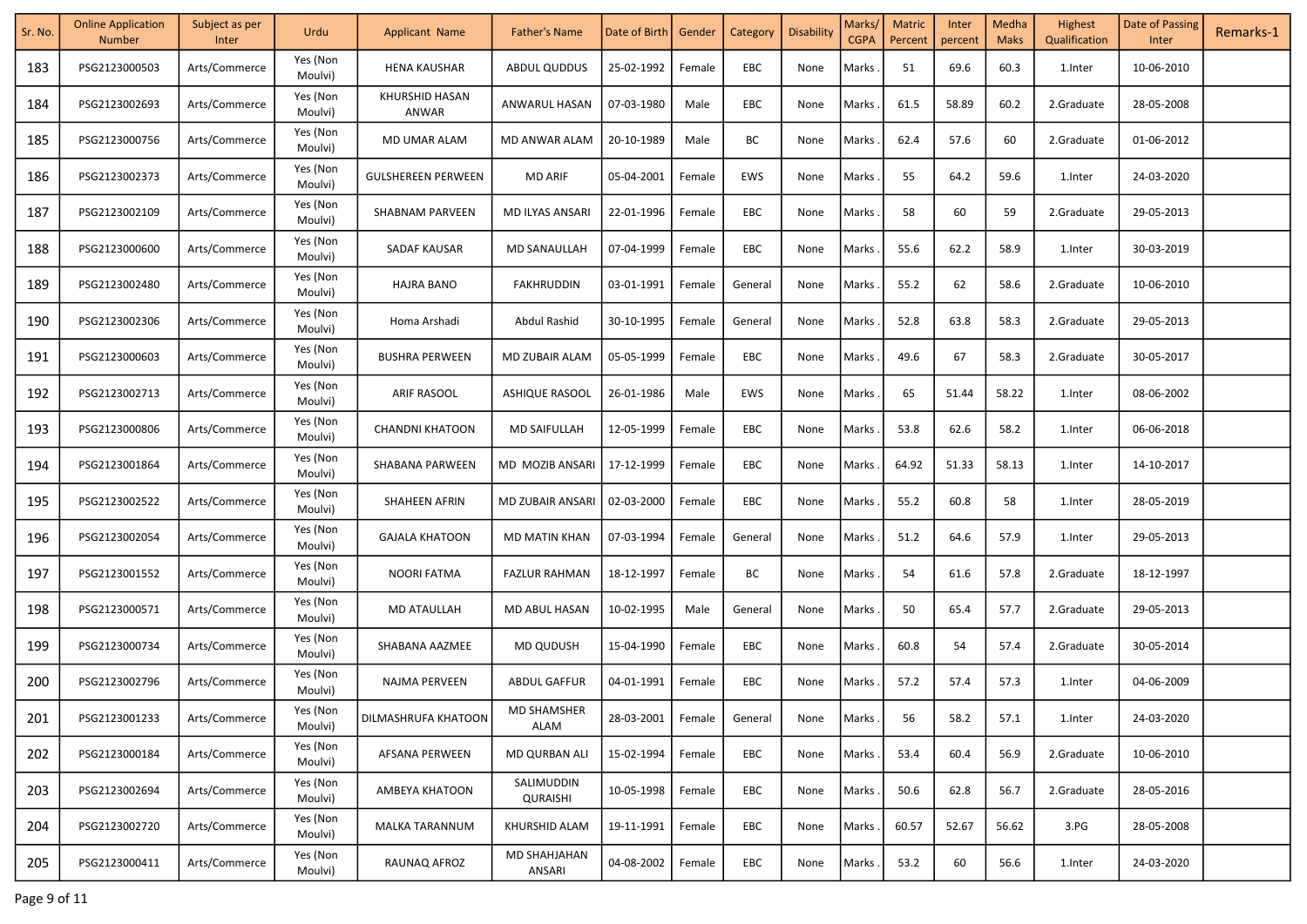| Sr. No. | <b>Online Application</b><br><b>Number</b> | Subject as per<br>Inter | Urdu                | <b>Applicant Name</b>    | Father's Name                          | Date of Birth | Gender | Category   | Disability | Marks/<br><b>CGPA</b> | <b>Matric</b><br>Percent | Inter<br>percent | Medha<br><b>Maks</b> | Highest<br>Qualification | Date of Passing<br>Inter | Remarks-1 |
|---------|--------------------------------------------|-------------------------|---------------------|--------------------------|----------------------------------------|---------------|--------|------------|------------|-----------------------|--------------------------|------------------|----------------------|--------------------------|--------------------------|-----------|
| 206     | PSG2123001447                              | Arts/Commerce           | Yes (Non<br>Moulvi) | SHAHIN PRAVEEN           | SANAULLAH ANSARI                       | 01-02-1991    | Female | EBC        | None       | Marks                 | 48.8                     | 64.2             | 56.5                 | 2.Graduate               | 04-06-2009               |           |
| 207     | PSG2123001937                              | Arts/Commerce           | Yes (Non<br>Moulvi) | <b>MAHENOOR TALAT</b>    | <b>MD IRFAN</b>                        | 25-03-1996    | Female | General    | None       | Marks                 | 52.2                     | 60.8             | 56.5                 | 2.Graduate               | 30-05-2015               |           |
| 208     | PSG2123002042                              | Arts/Commerce           | Yes (Non<br>Moulvi) | <b>GULSABA NIKHAT</b>    | <b>MD SAMIUR</b><br><b>RAHMAN KHAN</b> | 25-07-1991    | Female | General    | None       | Marks                 | 50.6                     | 62               | 56.3                 | 2.Graduate               | 14-06-2009               |           |
| 209     | PSG2123001691                              | Arts/Commerce           | Yes (Non<br>Moulvi) | MD AFZAL HUSSAIN         | MD MUMTAZ ALAM                         | 10-02-1997    | Male   | ВC         | None       | Marks                 | 52.4                     | 60               | 56.2                 | 2.Graduate               | 28-05-2016               |           |
| 210     | PSG2123001287                              | Arts/Commerce           | Yes (Non<br>Moulvi) | <b>MEHAR FATMA</b>       | MD PARWAIZ ALAM                        | 08-02-2001    | Female | ВC         | None       | Marks                 | 49.6                     | 62.8             | 56.2                 | 1.Inter                  | 30-03-2019               |           |
| 211     | PSG2123000980                              | Arts/Commerce           | Yes (Non<br>Moulvi) | MD IBRAHIM RAZA          | MD KALIM KHAN                          | 27-03-2000    | Male   | General    | None       | Marks                 | 53                       | 58.4             | 55.7                 | 1.Inter                  | 30-03-2019               |           |
| 212     | PSG2123000593                              | Arts/Commerce           | Yes (Non<br>Moulvi) | <b>TAMANNA PERWEEN</b>   | <b>MD ISLAM</b>                        | 09-05-2001    | Female | EBC        | None       | Marks                 | 49.4                     | 61.8             | 55.6                 | 1.Inter                  | 24-03-2020               |           |
| 213     | PSG2123002700                              | Arts/Commerce           | Yes (Non<br>Moulvi) | ZAHIDA KHATOON           | MD AZIM                                | 12-06-1990    | Female | EBC        | None       | Marks                 | 57.71                    | 53.44            | 55.58                | 1.Inter                  | 28-05-2008               |           |
| 214     | PSG2123002766                              | Arts/Commerce           | Yes (Non<br>Moulvi) | <b>RUKHSAR PERWEEN</b>   | MD MAQSOOD<br>ALAM                     | 04-04-1999    | Female | EWS        | None       | Marks                 | 48.4                     | 62.6             | 55.5                 | 1.Inter                  | 30-03-2019               |           |
| 215     | PSG2123002596                              | Arts/Commerce           | Yes (Non<br>Moulvi) | RAEES ALAM               | RAQUIB ULLAH                           | 25-07-1993    | Male   | General    | None       | Marks                 | 48.8                     | 60.4             | 54.6                 | 2.Graduate               | 05-06-2011               |           |
| 216     | PSG2123002352                              | Arts/Commerce           | Yes (Non<br>Moulvi) | DARAKHSHAN PERWEEN       | <b>MD ABDUL</b><br>MANNAN              | 21-03-1998    | Female | EWS        | None       | Marks                 | 43.4                     | 64.6             | 54                   | 2.Graduate               | 30-05-2015               |           |
| 217     | PSG2123000314                              | Arts/Commerce           | Yes (Non<br>Moulvi) | NAZIA TARNNUM            | MD IQBAL ANSARI                        | 12-09-1987    | Female | EBC        | None       | Marks                 | 50                       | 57.6             | 53.8                 | 1.Inter                  | 11-06-2012               |           |
| 218     | PSG2123002463                              | Arts/Commerce           | Yes (Non<br>Moulvi) | <b>GULAFSHAN PERWEEN</b> | <b>MOHD ARIF</b>                       | 10-06-1997    | Female | <b>EWS</b> | None       | Marks                 | 52                       | 55.4             | 53.7                 | 1.Inter                  | 30-05-2014               |           |
| 219     | PSG2123002411                              | Arts/Commerce           | Yes (Non<br>Moulvi) | MD AARIF QURAISHI        | MD AASHIQUE<br>QURAISHI                | 27-10-1992    | Male   | EBC        | None       | Marks.                | 45.6                     | 61.6             | 53.6                 | 2.Graduate               | 12-06-2011               |           |
| 220     | PSG2123002328                              | Arts/Commerce           | Yes (Non<br>Moulvi) | RAFAT JAHAN              | <b>RAZI HAIDER</b>                     | 02-02-1983    | Female | <b>EWS</b> | None       | Marks                 | 42.71                    | 63.56            | 53.14                | 2.Graduate               | 28-07-2000               |           |
| 221     | PSG2123002385                              | Arts/Commerce           | Yes (Non<br>Moulvi) | <b>NEHA PERWEEN</b>      | MD KALIM KHAN                          | 01-01-2002    | Female | General    | None       | Marks.                | 51                       | 55               | 53                   | 1.Inter                  | 30-03-2019               |           |
| 222     | PSG2123002712                              | Arts/Commerce           | Yes (Non<br>Moulvi) | LUBNA GAJAL              | MD KHURSHID ALAM                       | 19-11-1996    | Female | EBC        | None       | Marks.                | 53                       | 52.6             | 52.8                 | 3.PG                     | 30-05-2014               |           |
| 223     | PSG2123001443                              | Arts/Commerce           | Yes (Non<br>Moulvi) | TARANNUM KHANAM          | <b>SHAUKAT KHAN</b>                    | 30-11-1994    | Female | General    | None       | Marks                 | 48.2                     | 57.2             | 52.7                 | 2.Graduate               | 11-06-2012               |           |
| 224     | PSG2123001519                              | Arts/Commerce           | Yes (Non<br>Moulvi) | MD SHOAIB RAZA           | YUNUS ALAM                             | 04-02-1997    | Male   | BC         | None       | Marks.                | 54.8                     | 50.6             | 52.7                 | 2.Graduate               | 27-05-2014               |           |
| 225     | PSG2123002429                              | Arts/Commerce           | Yes (Non<br>Moulvi) | HENA NAJNI               | KHURSHID ALAM                          | 25-01-1998    | Female | EBC        | None       | Marks                 | 54.4                     | 50.4             | 52.4                 | 2.Graduate               | 28-05-2016               |           |
| 226     | PSG2123002088                              | Arts/Commerce           | Yes (Non<br>Moulvi) | <b>SHAMA PERVEEN</b>     | <b>MD RASHEED</b>                      | 05-05-1999    | Female | EBC        | None       | Marks                 | 52.8                     | 51               | 51.9                 | 2.Graduate               | 28-05-2016               |           |
| 227     | PSG2123002235                              | Arts/Commerce           | Yes (Non<br>Moulvi) | <b>NARGISH NAZNI</b>     | <b>MOKHTAR ANSARI</b>                  | 05-07-1999    | Female | EBC        | None       | Marks                 | 53                       | 50.4             | 51.7                 | 2.Graduate               | 28-05-2016               |           |
| 228     | PSG2123001192                              | Arts/Commerce           | Yes (Non<br>Moulvi) | MOHAMMED ABDULLA         | MOHAMMED<br>MINHAZ                     | 01-07-2001    | Male   | General    | None       | Marks.                | 50.33                    | 52.2             | 51.27                | 1.Inter                  | 21-07-2020               |           |